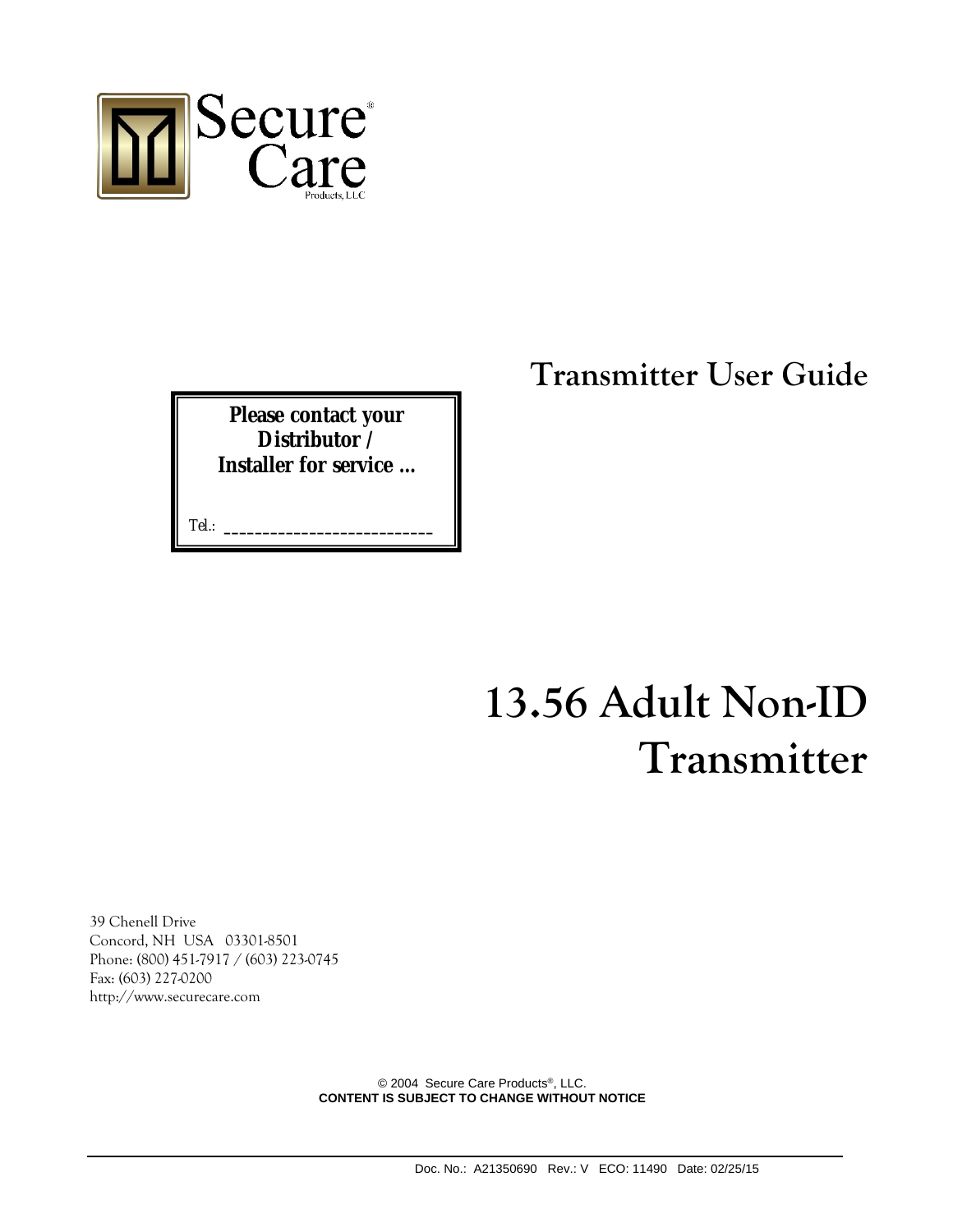## **TABLE OF CONTENTS**

|                                                                                                                                                    | <b>SECTION 1 IMPORTANT NOTICES</b>                     | 3              |  |  |
|----------------------------------------------------------------------------------------------------------------------------------------------------|--------------------------------------------------------|----------------|--|--|
|                                                                                                                                                    | <b>SECTION 2 CAMEO AND WATCH APPLIQUE</b>              | 6              |  |  |
|                                                                                                                                                    | <b>SECTION 3 POLICIES AND PROCEDURES</b>               | $\overline{7}$ |  |  |
| <b>Transmitter Policy</b>                                                                                                                          |                                                        | 7              |  |  |
| <b>Operation and Maintenance</b>                                                                                                                   |                                                        | 7              |  |  |
| <b>Transmitter Application and Replacement</b>                                                                                                     |                                                        |                |  |  |
| Hygiene and Skin Care                                                                                                                              |                                                        |                |  |  |
| <b>Wheelchair Restrictions</b>                                                                                                                     |                                                        |                |  |  |
| Renewals                                                                                                                                           |                                                        |                |  |  |
| Three Year Transmitter Warranty                                                                                                                    |                                                        |                |  |  |
|                                                                                                                                                    | <b>Ordering New or Replacement Transmitters</b>        | 8              |  |  |
| Daily Transmitter Testing                                                                                                                          |                                                        | 8              |  |  |
|                                                                                                                                                    | <b>SECTION 4 STRAP INSTRUCTIONS</b>                    | 9              |  |  |
| *** If you are using the transmitter part number A21350902 please reference tamper resistant strap user guide<br>A20350680 for strap instructions. |                                                        |                |  |  |
| Cleaning the Transmitter                                                                                                                           |                                                        | 9              |  |  |
|                                                                                                                                                    | <b>SECTION 5 TROUBLESHOOTING FLOWCHART</b>             | 10             |  |  |
|                                                                                                                                                    | <b>SECTION 6 SAMPLE LETTER FOR RESIDENT'S FAMILIES</b> | 11             |  |  |
|                                                                                                                                                    | <b>SECTION 7 COMPLIANCE STATEMENTS</b>                 | 12             |  |  |
|                                                                                                                                                    | <b>SECTION 8 GENERAL PRODUCT WARRANTY STATEMENT</b>    | 17             |  |  |
|                                                                                                                                                    | <b>SECTION 9 DAILY TRANSMITTER TEST LOG</b>            | 22             |  |  |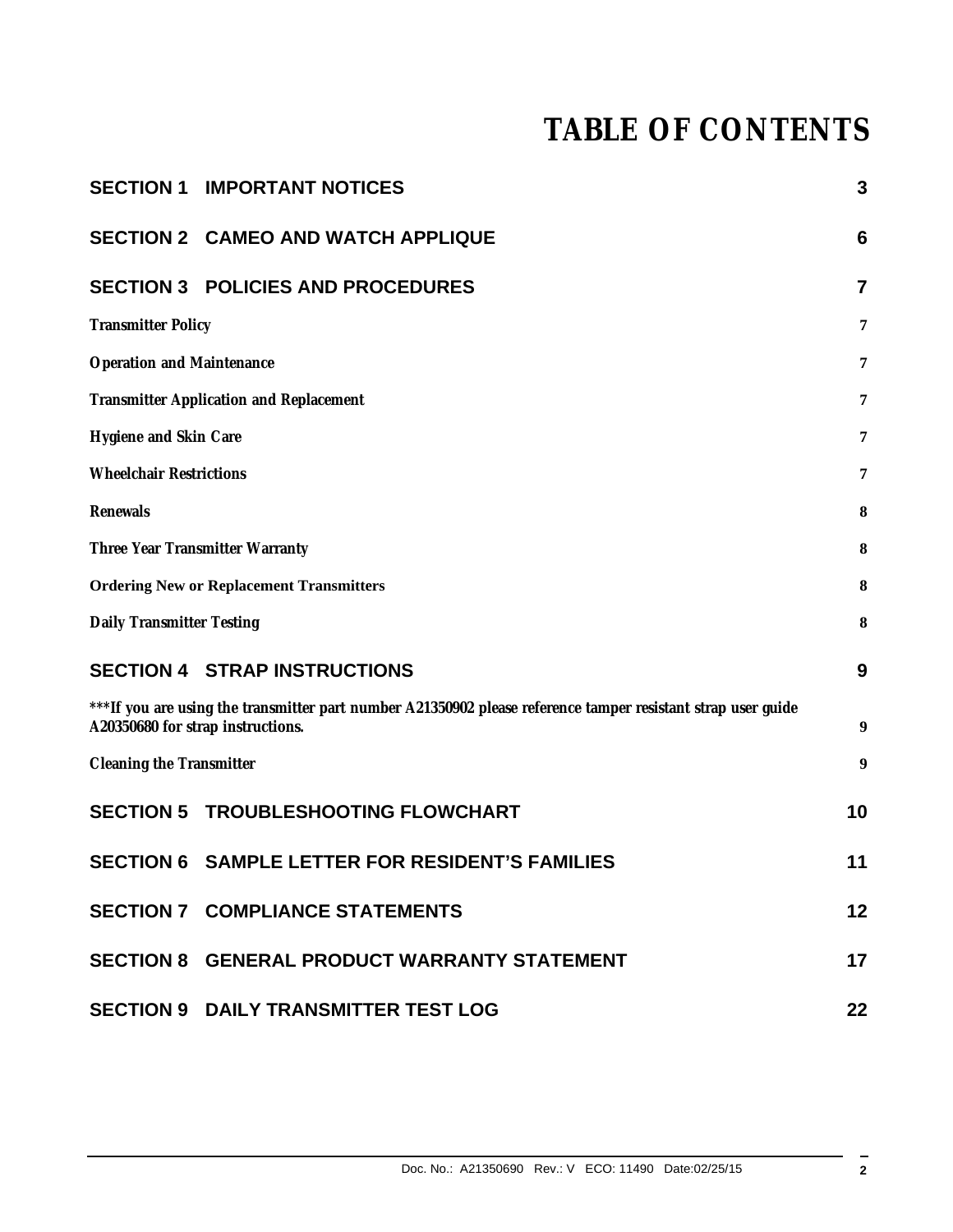## **SECTION 1 IMPORTANT NOTICES**

## **PLEASE READ THIS MANUAL BEFORE BEGINNING THE INSTALLATION OF A SECURE CARE SYSTEM**

This installation manual is provided for reference by purchasers and installers of Secure Care Products, LLC.'s ("Secure Care's") systems. This manual is not intended as a catalog of warnings for the protection of anyone or as a substitute for obtaining professional training or assistance in the design of a facility's security procedures and systems, or in the installation, set-up, testing, support, operation, maintenance, repair or use of Secure Care's systems. Nothing in this manual modifies the terms of Secure Care's General Product Warranty Statement or of any written agreement signed by Secure Care or creates further warranties or extends benefits of any sort to anyone beyond those already expressly established in Secure Care's General Product Warranty Statement and in any written contract signed by Secure Care.

## 1. **Secure Care is Not Responsible for the Locks**

ALL LOCKS USED WITH SECURE CARE'S SYSTEM ARE DESIGNED, MANUFACTURED, LABELED AND DELIVERED SOLELY BY AN INDEPENDENT VENDOR OVER WHOM SECURE CARE HAS NO CONTROL AND FOR WHOSE ACTIONS OR FAILURES TO ACT SECURE CARE DISCLAIMS ALL RESPONSIBILITY. REGARDLESS OF WHETHER THE LOCKS CARRY SECURE CARE'S LOGO OR NAME OR ANY OTHER TRADEMARK, SERVICE MARK OR TRADE NAME USED OR CLAIMED BY SECURE CARE, SECURE CARE DISCLAIMS ALL WARRANTIES, EXPRESS OR IMPLIED, WITH RESPECT TO THE LOCKS AND/OR THEIR USE WITH OR OPERATION IN THE SECURE CARE SYSTEM, INCLUDING, WITHOUT LIMITATION, ALL IMPLIED WARRANTIES OF MERCHANTABILITY, FITNESS FOR A PARTICULAR PURPOSE, TITLE AND/OR NON-INFRINGEMENT. SECURE CARE ALSO DISCLAIMS ALL OBLIGATIONS WITH RESPECT TO THE LOCKS AND/OR THEIR USE WITH OR OPERATION IN THE SECURE CARE SYSTEM THAT MIGHT OTHERWISE ARISE OR BE IMPLIED FROM THE FACT THAT SUCH LOCKS CARRY SECURE CARE'S LOGO OR NAME OR ANY OTHER TRADEMARK, SERVICE MARK OR TRADE NAME USED OR CLAIMED BY SECURE CARE OR FROM THE DELIVERY OR INSTALLATION OF THE LOCKS WITH SECURE CARE SOFTWARE, PARTS AND/OR PRODUCTS OR FROM A COURSE OF DEALING OR USAGE IN TRADE. ALL RESPONSIBILITY FOR DESIGNING, MANUFACTURING, LABELING AND WARNING OF HIDDEN DEFECTS OR DANGERS IN THE LOCKS AND/OR THEIR USE WITH AND OPERATION IN THE SECURE CARE SYSTEM RESTS EXCLUSIVELY WITH THE INDEPENDENT VENDOR, AND ANY CLAIMS, COSTS, DAMAGES OR LIABILITIES ARISING FROM THE LOCKS AND/OR THEIR USE WITH OR OPERATION IN THE SECURE CARE SYSTEM SHALL BE MADE SOLELY AGAINST THE INDEPENDENT VENDOR.

#### 2. **Secure Care Is Not Responsible for The Computer Hardware.**

IF YOU PURCHASE COMPUTER HARDWARE THROUGH SECURE CARE AND REQUEST THAT SECURE CARE SOFTWARE BE INSTALLED AND TESTED ON THAT HARDWARE AT THE FACTORY, SECURE CARE WARRANTS ONLY THAT THE HARDWARE AND THE SOFTWARE PACKAGES WERE INSTALLED, SET-UP AND TESTED PRIOR TO SHIPMENT IN ACCORDANCE WITH ALL SECURE CARE PRODUCT MANUALS AND THAT, AT THE TIME THE HARDWARE AND THE SOFTWARE PACKAGES WERE FINALLY INSPECTED AT THE FACTORY, THEY WERE PERFORMING (SUBJECT TO SECURE CARE'S SPECIFIED TOLERANCES) IN ACCORDANCE WITH SECURE CARE'S SPECIFICATIONS. SECURE CARE WILL NOT BE RESPONSIBLE FOR ANY DEFECTS IN OR PROBLEMS CAUSED BY THE HARDWARE, ALL CLAIMS FOR WHICH MUST BE MADE TO THE HARDWARE MANUFACTURER AND/OR VENDOR. SECURE CARE DISCLAIMS ALL WARRANTIES, EXPRESS OR IMPLIED, WITH RESPECT TO THE HARDWARE AND/OR ITS USE WITH OR OPERATION IN THE SECURE CARE SYSTEM, INCLUDING, WITHOUT LIMITATION, ALL IMPLIED WARRANTIES OF MERCHANTABILITY, FITNESS FOR A PARTICULAR PURPOSE, TITLE AND/OR NON-INFRINGEMENT. SECURE CARE ALSO DISCLAIMS ALL OBLIGATIONS WITH RESPECT TO THE HARDWARE AND/OR ITS USE WITH OR OPERATION IN THE SECURE CARE SYSTEM THAT MIGHT OTHERWISE ARISE OR BE IMPLIED FROM THE FACT THAT SUCH HARDWARE CARRIES SECURE CARE'S LOGO OR NAME OR ANY OTHER TRADEMARK, SERVICE MARK OR TRADE NAME USED OR CLAIMED BY SECURE CARE OR FROM THE DELIVERY OR INSTALLATION OF THE HARDWARE WITH SECURE CARE SOFTWARE, PARTS AND/OR PRODUCTS OR FROM A COURSE OF DEALING OR USAGE IN TRADE. ALL RESPONSIBILITY FOR DESIGNING, MANUFACTURING, LABELING AND WARNING OF HIDDEN DEFECTS OR DANGERS IN THE HARDWARE AND/OR ITS USE WITH AND OPERATION IN THE SECURE CARE SYSTEM RESTS EXCLUSIVELY WITH THE HARDWARE MANUFACTURER AND/OR VENDOR, AND ANY CLAIMS, COSTS, DAMAGES OR LIABILITIES ARISING FROM THE HARDWARE AND/OR ITS USE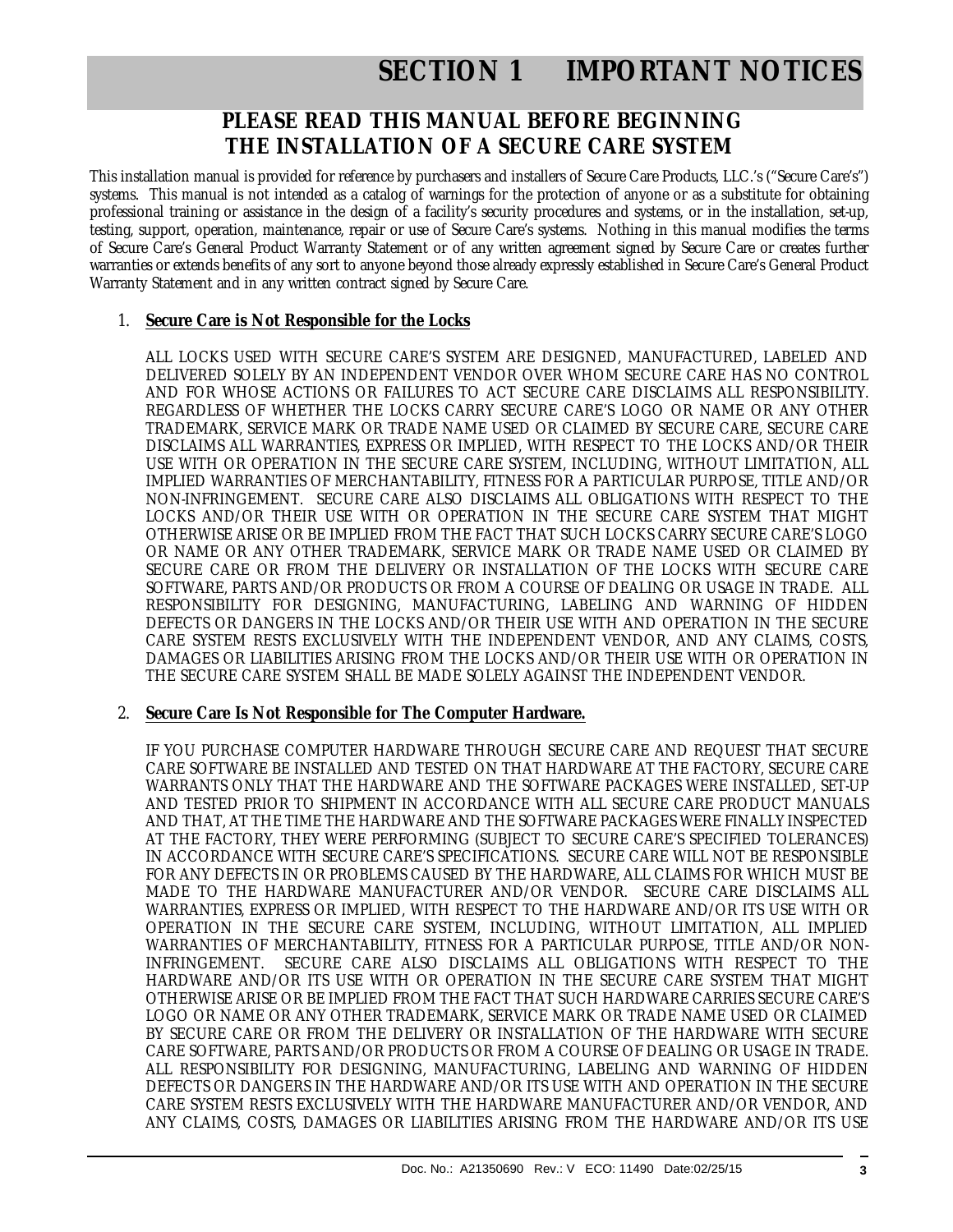WITH OR OPERATION IN THE SECURE CARE SYSTEM SHALL BE MADE SOLELY AGAINST THE HARDWARE MANUFACTURER AND/OR VENDOR.

#### 3. **Several Factors Outside the Secure Care System Can Affect its Performance**

Secure Care's software, parts and products are designed for operation in a wireless system. However, the range, performance, and predictability of any wireless system, including Secure Care's, is dependent on several factors, including, but not limited to, the following: building structure; environmental extremes (e.g., temperature, earth tremors, air pollution, etc.); the proximity of other wireless devices; the presence of variable speed products; sources of Radio Frequency Interference (RFI); physical orientation and positioning of the equipment; and sources of Electro Static Discharge (ESD). Secure Care is not responsible for the effect of these types of factors on operation of its software, parts and products and disclaims all responsibility for any claim relative thereto.

#### 4. **The Secure Care System Must be Properly Installed**

Secure Care's system must be installed, set-up, tested, supported, operated, maintained, repaired and used only in accordance with all manuals and instructions (including the user, installation, technical and other manuals) issued by Secure Care (the "Product Manuals"). It is your responsibility to assure that any person who might be installing, setting-up, testing, supporting, maintaining or repairing the Secure Care system knows the contents of and has access to the Product Manuals and has successfully completed Secure Care technical training. It is also your responsibility to assure that any person who might be operating or using this Product knows the contents of and has access to the Product Manuals and has successfully completed Secure Care in-service training. Secure Care can not be responsible for performance problems caused by a failure to follow prescribed and appropriate procedures for installation, set-up, testing, support, operation, maintenance, repair and use.

All adjustable features on new and repaired Secure Care software, parts and products are shipped with "factory default" settings. These "factory default" settings may not comply with building and life safety codes or other applicable laws and regulations in the location where they are installed or operated. Secure Care strongly recommends, therefore, that the settings on all Secure Care software, parts and products be checked and, if necessary, reset to comply with local building and life safety codes and other applicable laws and regulations at the time of any installation, set-up, testing, support, maintenance or repair.

#### 5. **Performance of the Secure Care System Software Depends on Proper Maintenance**

Secure Care's system is driven by software. However, the performance and reliability of any software-driven system depends on adequately maintaining the recommended minimum configuration of computing platform, operating systems and applications programs and on regularly performing industry-standard and application-specific backup processes. If recommended minimum configurations of computing platform, operating systems, and applications programs are not adequately maintained, or if appropriate backups are not regularly performed, the software may not drive the system as intended. Secure Care is not responsible for operational problems caused by a failure to perform these maintenance and backup procedures and disclaims all responsibility for any claim relative thereto.

#### 6. **Only a Qualified Service Technician Should Work on a Secure Care System**

Secure Care does not authorize, and strongly recommends against, any installation or field replacement of software, parts or products by untrained contractors or facility staff. Such work can be hazardous, can render the system ineffective and will void any Secure Care warranty or liability that might otherwise relate to the system.

Before any software, parts or products which have been designed and manufactured by Secure Care can be safely installed, set-up, tested, supported, maintained or repaired, technical training in accordance with standards established by Secure Care is required. Regardless of how Secure Care's software, parts or products are obtained, they should not be installed, set-up, tested, supported, maintained or repaired by any person who has not satisfactorily completed that technical training (a "qualified service technician".) When Secure Care's software, parts or products are sold separately from installation services, it is assumed that only a qualified service technician will conduct any installation, set-up, testing, support, maintenance or repair involving that software, part or products.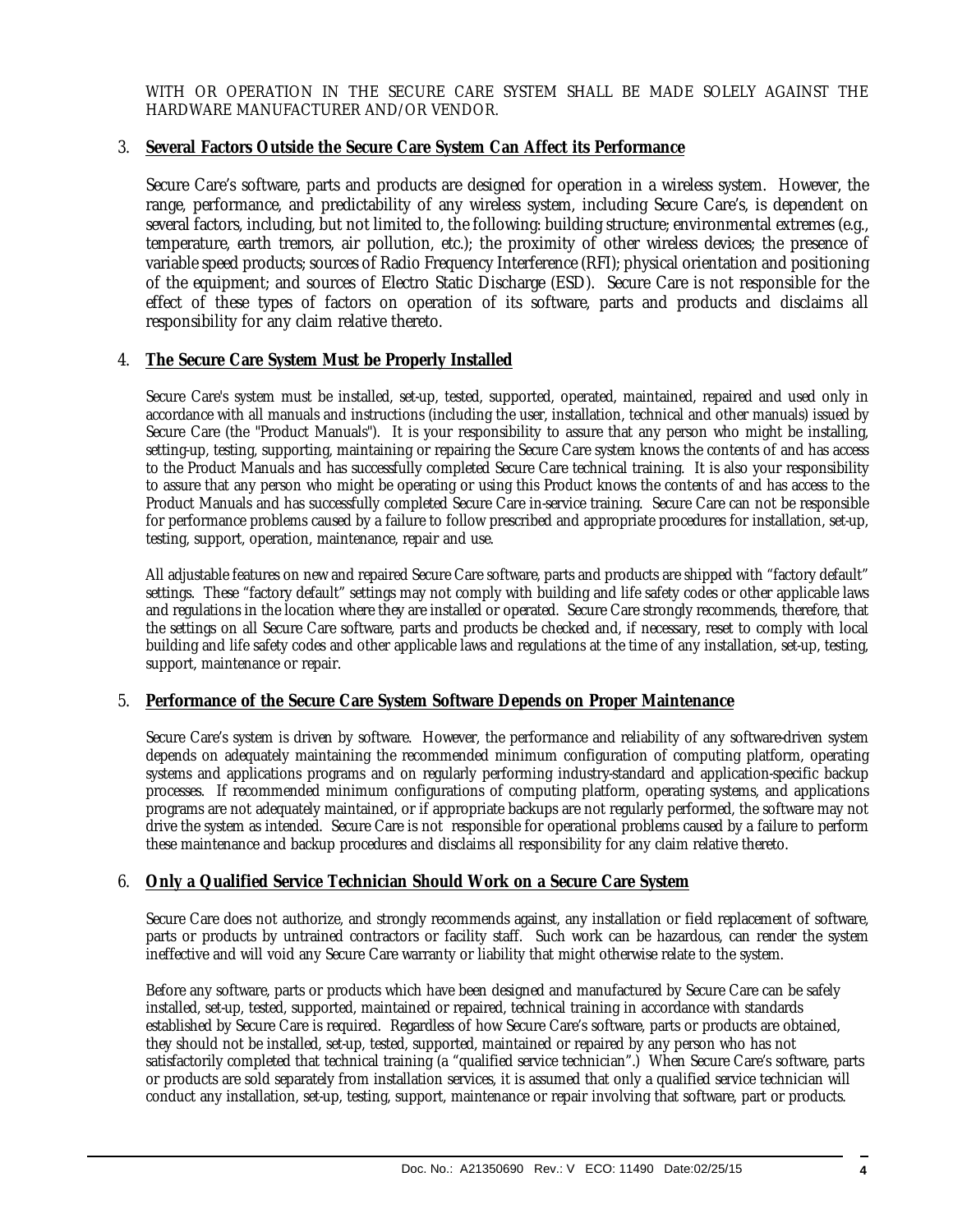## 7. **Any Work Must Comply with Electrical and Life Safety Codes**

It is important that any installation, set-up, testing, support, operation, maintenance, repair or use involving the system comply with all local and national electrical and life safety codes. If you have any questions about compliance with those codes, please contact your local authorities.

#### 8. **Immediately Have Replacements or Repairs Checked On-Site by a Qualified Service Technician**

Secure Care receives and responds to telephone and dial-in inquires (the "Help Line") about its software, parts and products for the purpose of discussing users' experiences with Secure Care's system, helping users better understand how their systems work, and providing ideas about what may be causing difficulties. However, Secure Care cannot accurately diagnose the cause of any problems or give complete instructions on how to fix problems over the telephone or Internet. The only way to assure that software, parts or products are installed, set-up, tested, supported, maintained or repaired correctly or that a Secure Care system is functioning properly is to have it examined on site by a qualified service technician. In addition, Secure Care software, parts and products cannot be operated or used correctly by anyone who has not successfully completed Secure Care in-service training. Secure Care's Help Line is not a substitute for on-site diagnosis and servicing by a qualified service technician or for successful completion of Secure Care inservice training. Secure Care strongly recommends that any installation, set-up, testing, support, maintenance or repair of a system that is performed by a person who has not satisfactorily completed technical training in accordance with standards established by Secure Care be immediately checked on-site by a qualified service technician.

WARNING: EVEN SLIGHT MODIFICATIONS TO THE SYSTEM OR CHANGES IN THE OPERATING ENVIRONMENT MAY CAUSE SECURE CARE'S SYSTEM TO MALFUNCTION. THE ONLY WAY TO ASSURE THAT SECURE CARE'S SYSTEM HAS BEEN INSTALLED, SET-UP, TESTED, SUPPORTED, MAINTAINED AND REPAIRED CORRECTLY IS TO HAVE A QUALIFIED SERVICE TECHNICIAN DO THE WORK.

#### 9. **The Secure Care System is not a Substitute for Careful Identification and Monitoring by Professional Staff**

Secure Care's software, parts and products have been designed to augment a facility's reasonable procedures for protecting residents, patients, and infants. However, no system or combination of procedures and equipment can eliminate all risk or assure complete security. Secure Care's system is not intended as a substitute for the careful identification and monitoring of residents, patients, and infants by a facility's professional staff.

Revised 01/22/14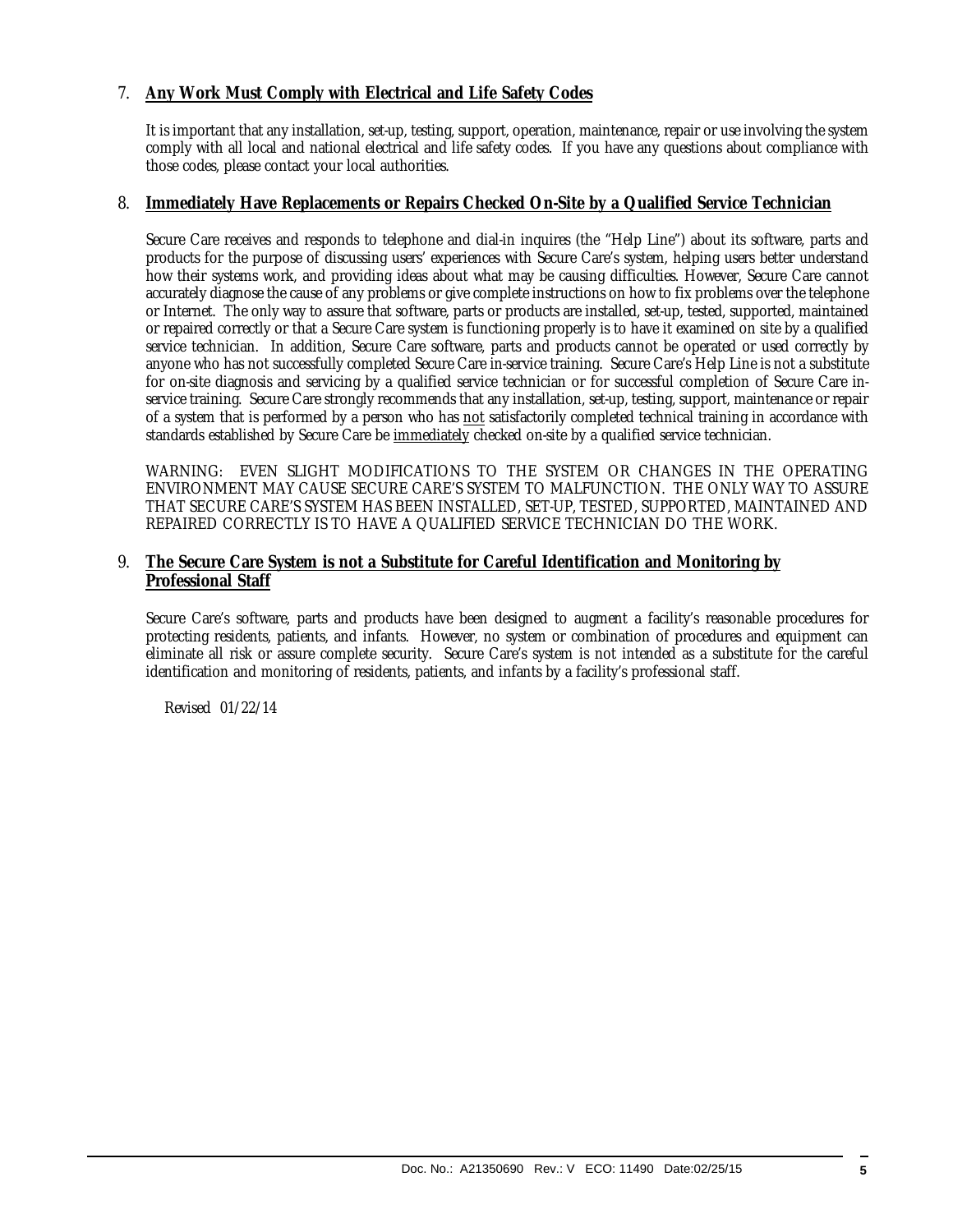## **SECTION 2 CAMEO AND WATCH APPLIQUE**

## NEW CAMEO AND WATCH APPLIQUE



Cameo and Watch Appliques are to be placed on the transmitter by the customer.

Cameo and Watch Appliques should be used with transmitters that are placed on the patient's wrist.

 The transmitter part number will be found on the bottom of the transmitter. The expiration date and the ID number (when applicable) will be found on the side of the transmitter.

Cameo and Watch Appliques are only available with non-cutband transmitters.

 Watch Applique Part Number: A00020260 Cameo Applique Part Number: A00020261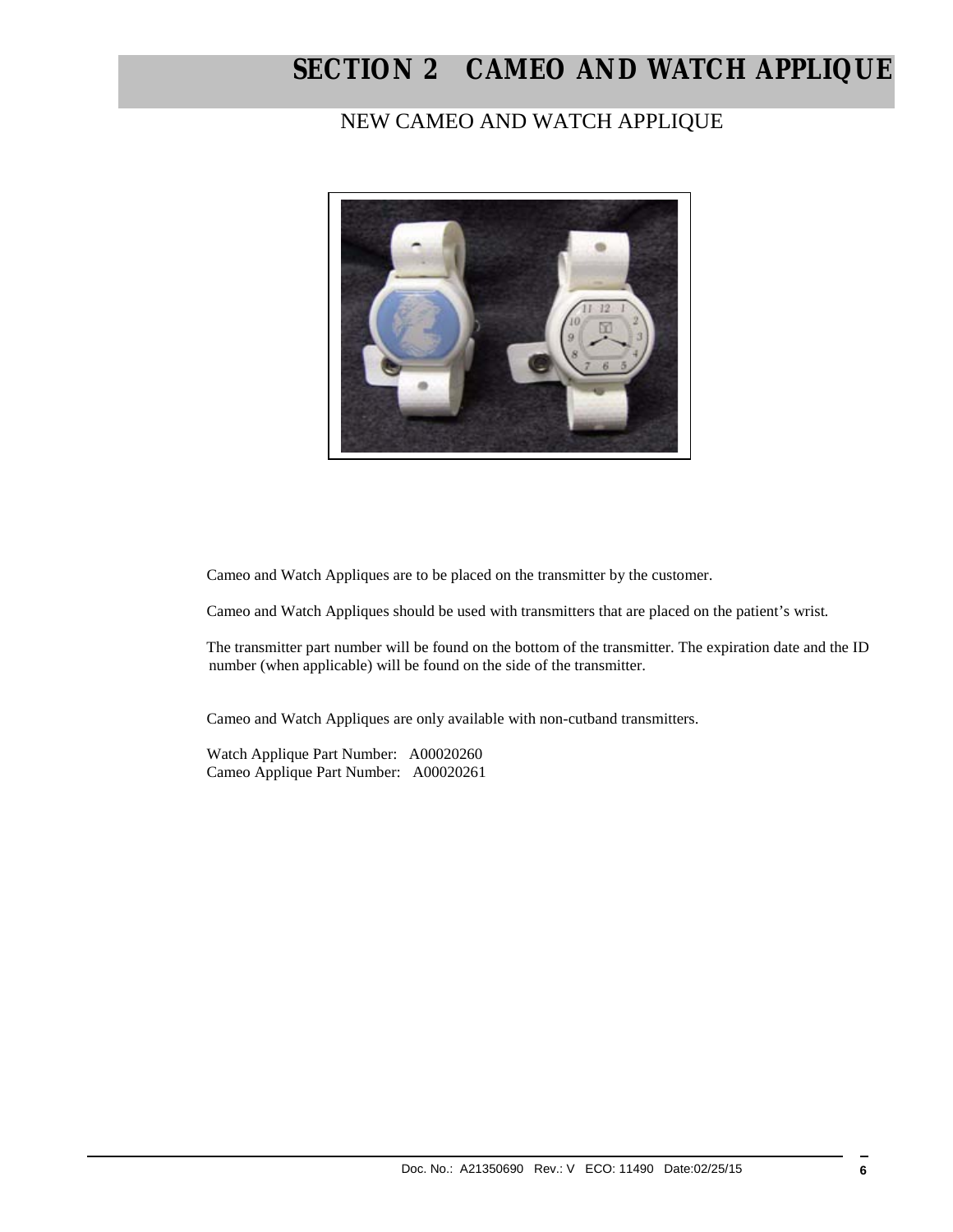## **SECTION 3 POLICIES AND PROCEDURES**

## **Transmitter Policy**

Secure Care Products provides its clients with ankle or wrist transmitters with the expiration date imprinted on the side. These Transmitters have a three year warranty (See Three Year Warranty and General Products Warranty Statement). All Transmitter sales are final because they are date sensitive products

Secure Care Products requires facilities to test the transmitter for proper operation on a daily basis.

Secure Care Products does ask that the facility keep one extra transmitter on hand for emergencies, or in the event a new resident should be admitted.

## **Operation and Maintenance**

#### **NOTE: The Secure Care System is not a Substitute for Careful Identification and Monitoring by Professional Staff.**

Secure Care's software, parts and products have been designed to augment a facility's reasonable procedures for protecting residents and patients. However, no system or combination of procedures and equipment can eliminate all risk or assure complete security. Secure Care's system is not intended as a substitute for the careful identification and monitoring of residents and patients by a facility's professional staff.

## **Transmitter Application and Replacement**

The transmitter should be properly fitted to the residents' ankle or wrist with regard to comfort (two fingertips should fit between the band and the resident's ankle or wrist). The transmitter is water-tight and designed to remain on the resident for a specified number of months. Whirlpools, bathing, medical testing, etc. and washing the transmitter with mild soap or mild disinfectant, should have no effect on the transmitter.

 It is recommended that the date of application of the transmitter be entered in the nurse's notes for each resident wearing an ankle or wrist transmitter. In addition, the date of the ankle or wrist transmitter expiration should be noted so the ankle or wrist transmitter is replaced at the proper time, ensuring the protection of the resident.

## **Hygiene and Skin Care**

Proper care should be given to the skin area around the ankle or wrist transmitter. Lotion should be applied morning and evening, more often when needed. For those few residents whose skin is extremely sensitive, it is suggested that a light cotton sock or nylon hose type material be slipped over the skin and under the transmitter. Normal ankle or wrist transmitter application calls for two fingertips of slack between the strap and the ankle or wrist.

In the likelihood the transmitter strap becomes soiled, discolored or torn, it may be easily replaced. Simply cut off the old strap and slide a new strap down through a slot on one side of the transmitter case, under the curved bottom of the transmitter and up through the opposite slot. Place the curved side of the transmitter with the new strap touching the skin of the ankle or wrist before fastening.

## **Wheelchair Restrictions**

If the resident is confined to a wheelchair, but still able to get up and walk, the transmitter must be worn on the ankle of a leg that is **not** elevated. All transmitters **must be worn on the ankle or wrist**. If both legs are elevated, and the resident is not capable of getting up and walking, then the transmitter may be put in the upright position on the rod/leg above the wheel of the wheelchair.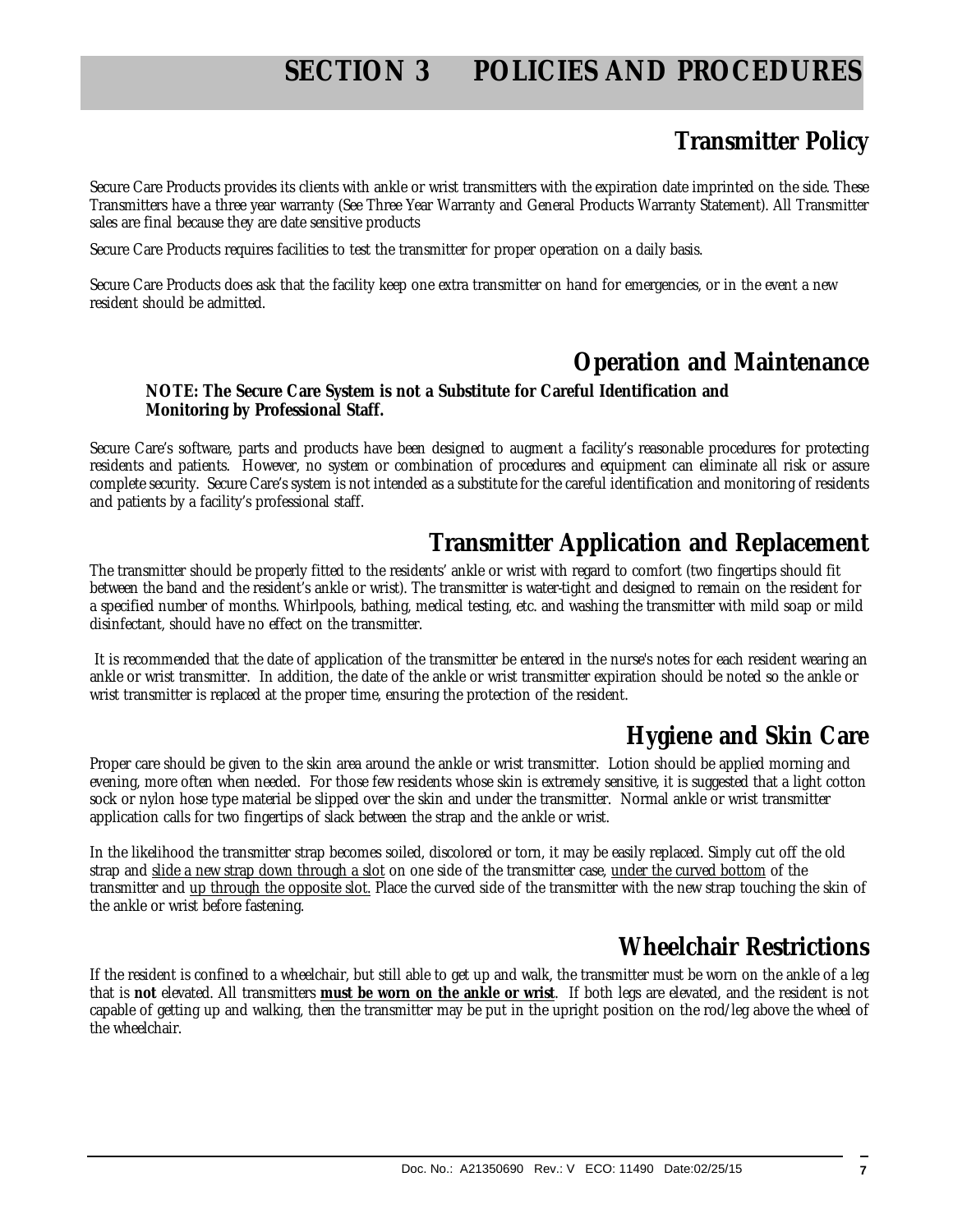## **SECTION 3 POLICIES AND PROCEDURES**

## **Renewals**

Transmitters will be engraved with the expiration date on the side of the transmitter.

It is the responsibility of the customer to order the renewal transmitters required in order to avoid the risk of a resident wearing an expired transmitter. Allow a manufacturing lead-time of approximately two weeks when ordering transmitters. All Transmitter sales are final because they are date sensitive products.

 All warranties on transmitters expire three years from the shipping date. Secure Care Products must stress the importance of replacing expired ankle or wrist transmitters immediately.

The facility needs to perform daily testing of the transmitters, maintaining a list of resident and assigned transmitter. A Transmitter Tester (SCP Part Number A07290935 for Transmitter A21350900, or SCP Part Number A07290936 for Transmitter A21350901) is available to purchase for this purpose.

## **Three Year Transmitter Warranty**

Transmitters are warranted for three years from date of shipment. The actual expiration date is the last day of the month engraved on the transmitter. If within the three year warranty period a transmitter is not performing to our specification, **CALL** our toll free number (1-800-451-7917), **for a TXRA (Transmitter Return Authorization) BEFORE returning any Transmitter.** 

 A replacement transmitter will be sent at a prorated fee (based on the end of the original warranty of transmitter being returned) along with a postage paid label marked with a Return Authorization number. Simply replace the suspect transmitter with the new replacement and send the suspect transmitter back to Secure Care Products within 15 days **with facility name and address, and the TXRA Number displayed**, along with a description of the transmitter problem. When the transmitter is returned to Secure Care Products, it is tested on a system similar to that in the facility to verify that the transmitter is not working to our specifications.

- If the transmitter tests properly, and is in good working condition, the facility may be charged a prorated amount up to the original due date, as well as freight charges incurred.
- If the transmitter is physically damaged the facility will be charged the full replacement transmitter charge.
- If the suspect transmitter is not returned to us within the 15-day period, the facility will be charged the prorated transmitter amount.

## **Ordering New or Replacement Transmitters**

Transmitters and straps are purchased directly from Secure Care Products. Please call 1-800-451-7917 to order transmitters. Transmitters and straps will typically be shipped within two weeks after receipt of your order. All transmitter sales are final because they are date sensitive products. Transmitter straps are sold by the dozen for a single use.

## **Daily Transmitter Testing**

Each day, the aide responsible for the care of the residents utilizing the Secure Care System must ensure that the ankle or wrist transmitter is in place. This **must be done at each shift change.** Documentation of this check should be made by the nurse's aide. This should be recorded on the aide's **daily** checklist for the particular resident. Each transmitter should be tested **daily** to ensure the transmitter is working properly. Date imprinted transmitters should be checked for expiration date at this time. The #A07290935 or A07290936 Tester is available to purchase for fast, easy testing of all transmitters.



A documented test of each ankle or wrist transmitter at the facility must be made **each day.** This testing should also include those transmitters not currently in use. The procedure involves using the #A07290935 or A07290936 Transmitter Tester and/or the Exit Panel on the wall by the exit, and documenting the performance of the transmitter. *Section 9* of this User Guide is a daily transmitter testing log which you may find useful.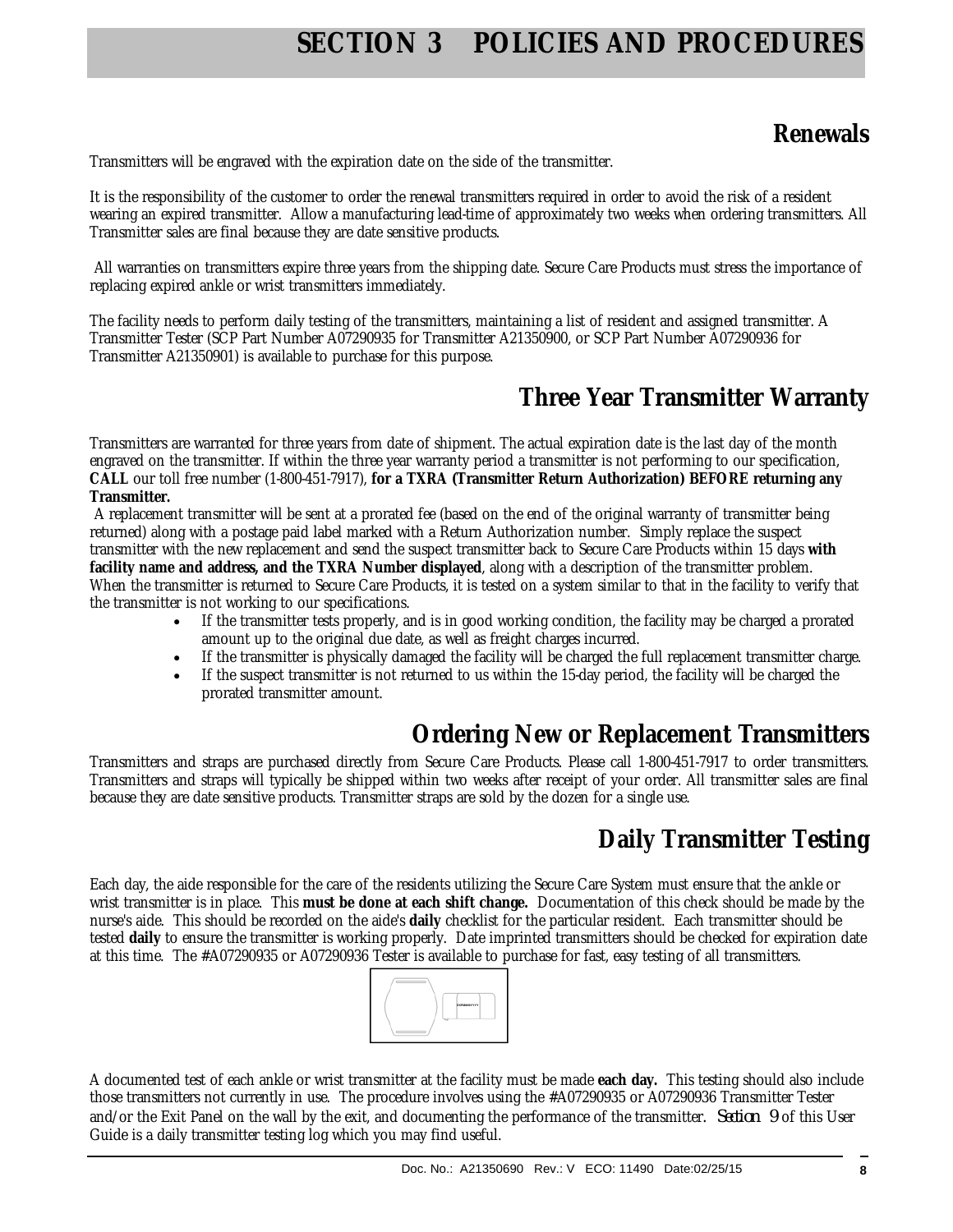## **SECTION 4 STRAP INSTRUCTIONS**

## *\*\*\*If you are using the transmitter part number A21350902 please reference tamper resistant strap user guide A20350680 for strap instructions.*

- 1. Place the band through the slots in the transmitter, making sure that the strap is underneath the curved side and that the curved side is towards the resident's ankle or wrist. The transmitter should be properly fitted to the resident's ankle or wrist with regard to comfort (two fingertips should fit between the band and the resident's ankle or wrist).
- 2. Place the *snap post* through the nearest hole.



- 3. Fold the *snap receptacle* down to accept the *snap post* and press the two together firmly until it snaps securely.
- 4. Cut off excess material
- **5.** Do not cover transmitter expiration date from view with decals, etc.

To ensure proper operation of the Transmitter, it must be in an upright or vertical position **on the ankle**.

## **Cleaning the Transmitter**

Secure Care recommends transmitters are cleaned after each use. To properly clean the transmitter use lint free IPA (Isopropyl Alcohol) wipes. With the transmitter removed from the resident, wipe the transmitter on all sides with the IPA wipe. When cleaning is finished store the transmitter in a transmitter containment box.

Information can be written on the strap using a permanent marker.

The Straps are sold in increments of one dozen, plus UPS shipping and handling.

Transmitters returned to Secure Care Products without prior approval may result in **additional** charges to your account.

If you have any questions, please call your Distributor/Installer first, then if necessary call Secure Care Products' Service Department at 1-800-451-7917 or email Order\_39@securecare.com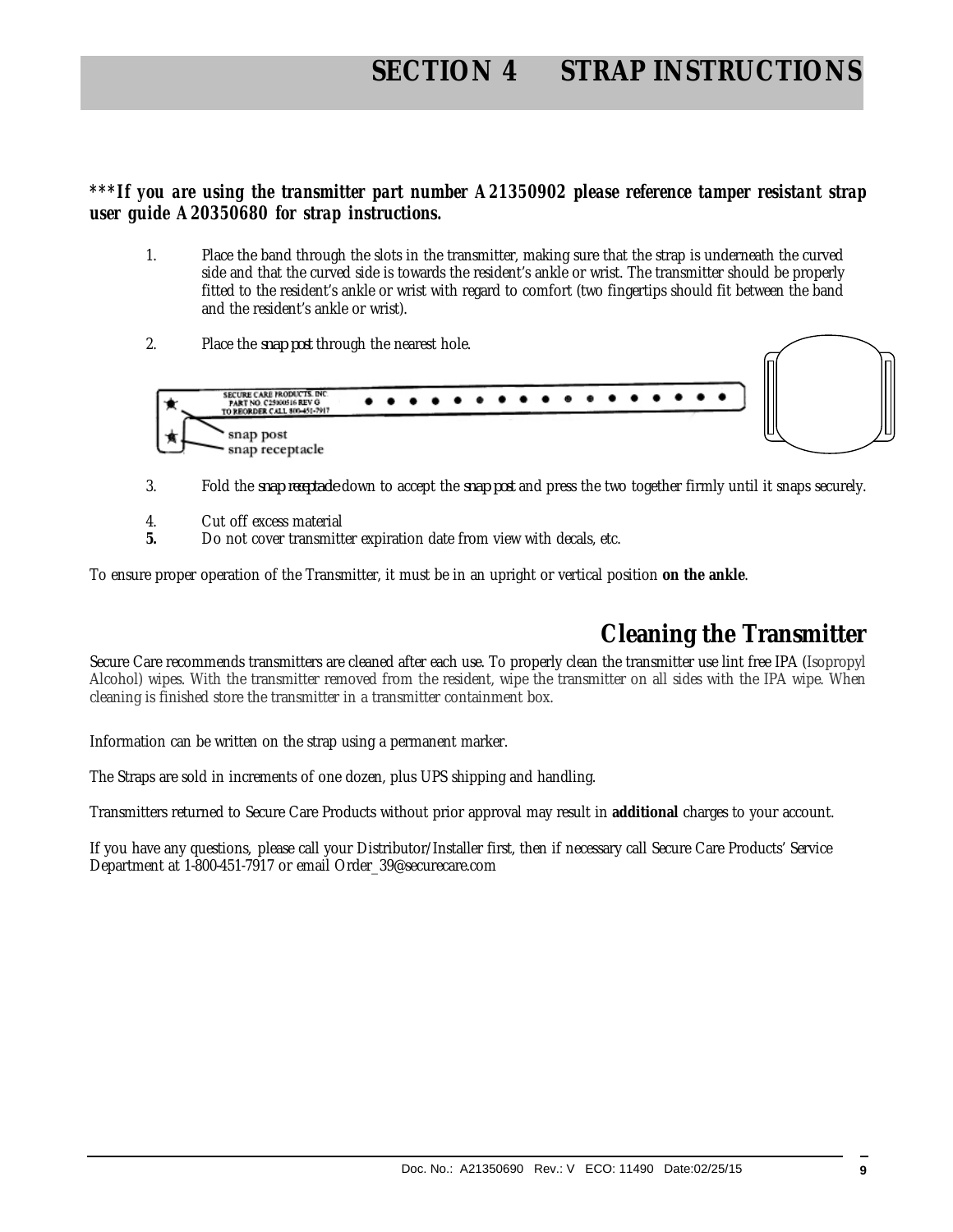## **SECTION 5 TROUBLESHOOTING FLOWCHART**

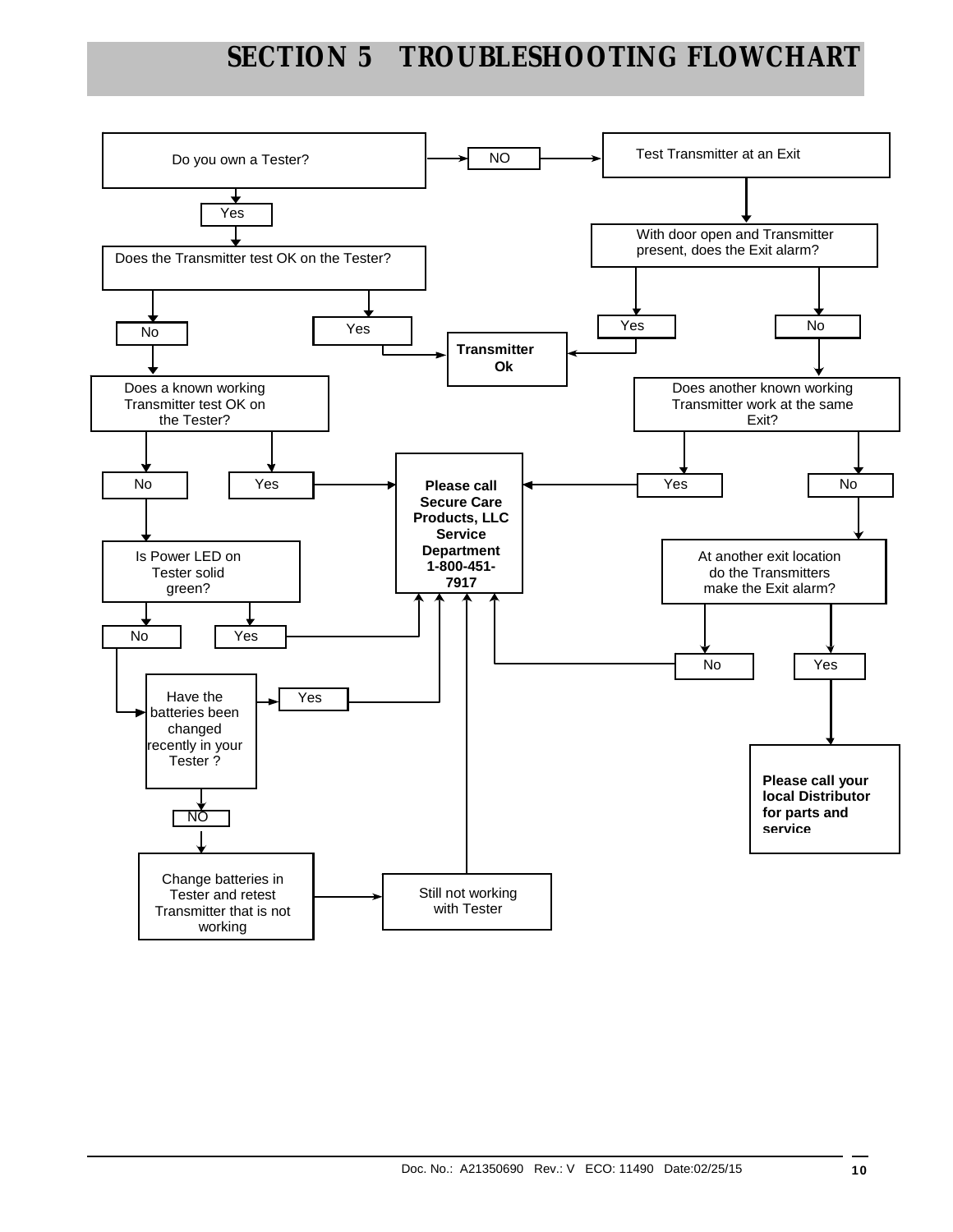## **SECTION 6 SAMPLE LETTER FOR RESIDENT'S FAMILIES**

#### Sample letter for facility to use on their letterhead for resident's families

Our facility has installed the Secure Care System, an innovative electronic monitoring system for residents who may tend to wander from the safety of our building. This new technology will allow us to care for confused ambulatory residents without sacrificing their freedom of mobility or their quality of life.

Residents who need close supervision, either because of Alzheimer's Disease, dementia, or just a tendency to wander and become disorientated, wear a lightweight, waterproof ankle bracelet which is worn 24 hours a day and contains a radio transmitter. If the resident wanders through a monitored exit, an alarm is triggered at the exit and/or a central nurse station panel. The staff immediately returns the resident to the safety of the facility, thereby preventing what may have been a life-threatening incident.

Our wandering residents are often physically able to leave the building accompanied by staff, but if they get outside alone they become too confused to find their way back. The Secure Care System will allow our residents the freedom to wander without the fear that they will wander too far. The system will not only give our wandering residents new freedom, but also give our staff more time to care for all residents. It's a real advance for the long-term care facility.

The physically active resident who suffers from Alzheimer's Disease, disorientation or dementia has long been a major concern to nursing homes. In the past, safety measures have included physical or chemical restraints or around the clock supervision.

The Secure Care System allows us to provide quality care for the elderly population. It is a dignified and safe method of providing a secure environment for your loved one. If you would prefer that we not place a transmitter on your family member, please indicate so in writing below.

\_\_\_\_\_\_\_\_\_\_\_\_\_\_\_\_\_\_\_\_\_\_\_ Administrator or DON

\_\_\_\_\_\_\_\_\_\_\_\_\_\_\_\_\_\_\_\_\_\_\_ Family Member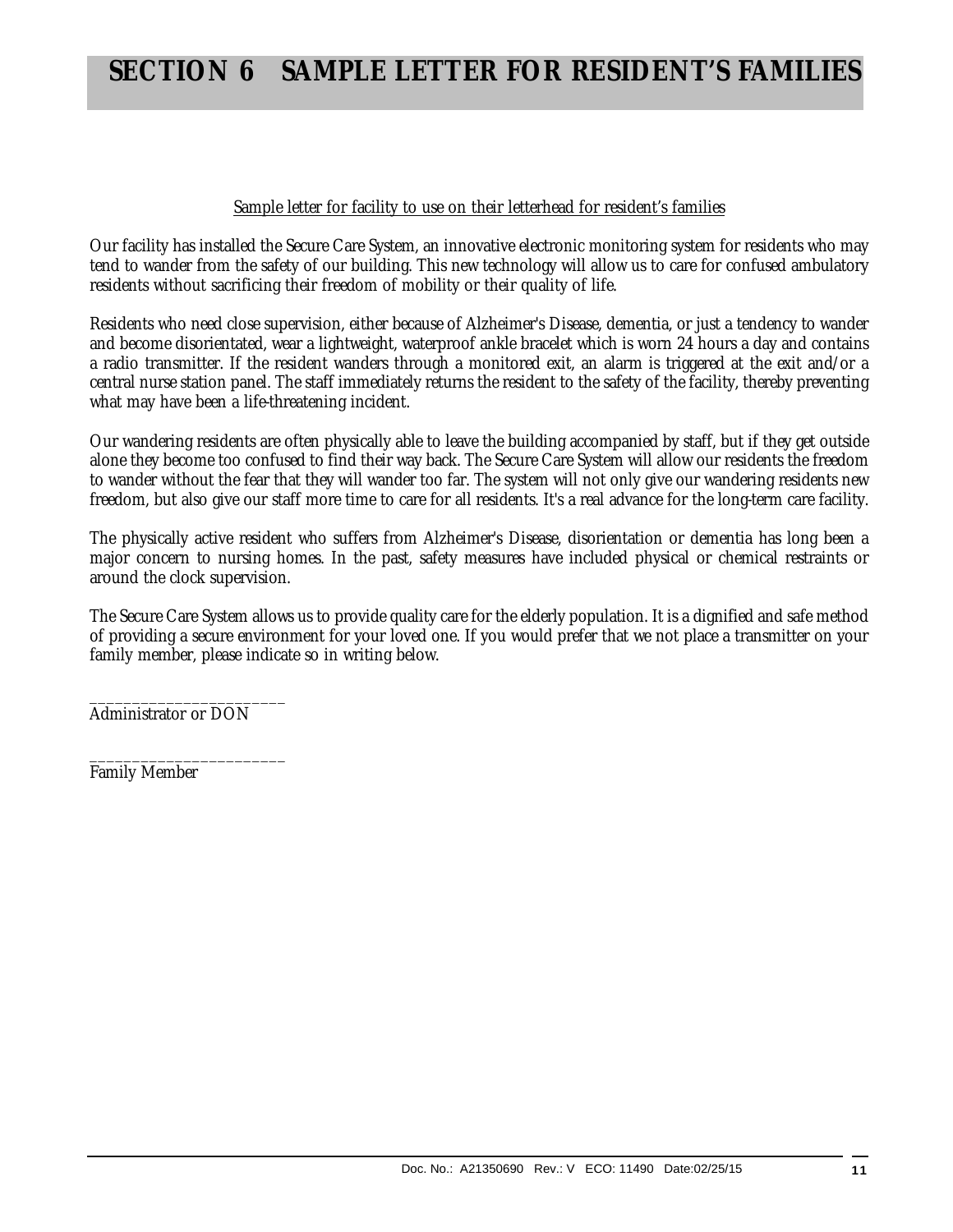## Secure Care Products, LLC

Concord, New Hampshire USA

## **Compliance Information Statement**

|                                     | Conforming Product Name:   135 Non-ID Transmitter                                 |
|-------------------------------------|-----------------------------------------------------------------------------------|
| Conforming Model or Part Number:    | A21350901, A21350905, A21350906                                                   |
| Manufacturer and Responsible Party: | Secure Care Products, LLC<br>39 Chenell Drive<br>Concord, New Hampshire 03301 USA |

**This device complies with Part 15 of the FCC Rules. Operation is subject to the following two conditions: (1) This device may not cause harmful interference, and (2) this device must accept any interference received, including interference that may cause undesired operation.** 

*Name of Responsible Person Company Title or Position* 

Albert Larose Director of Engineering .

on file 01/11/11 Authorized Signature Date

A00020505 Rev. C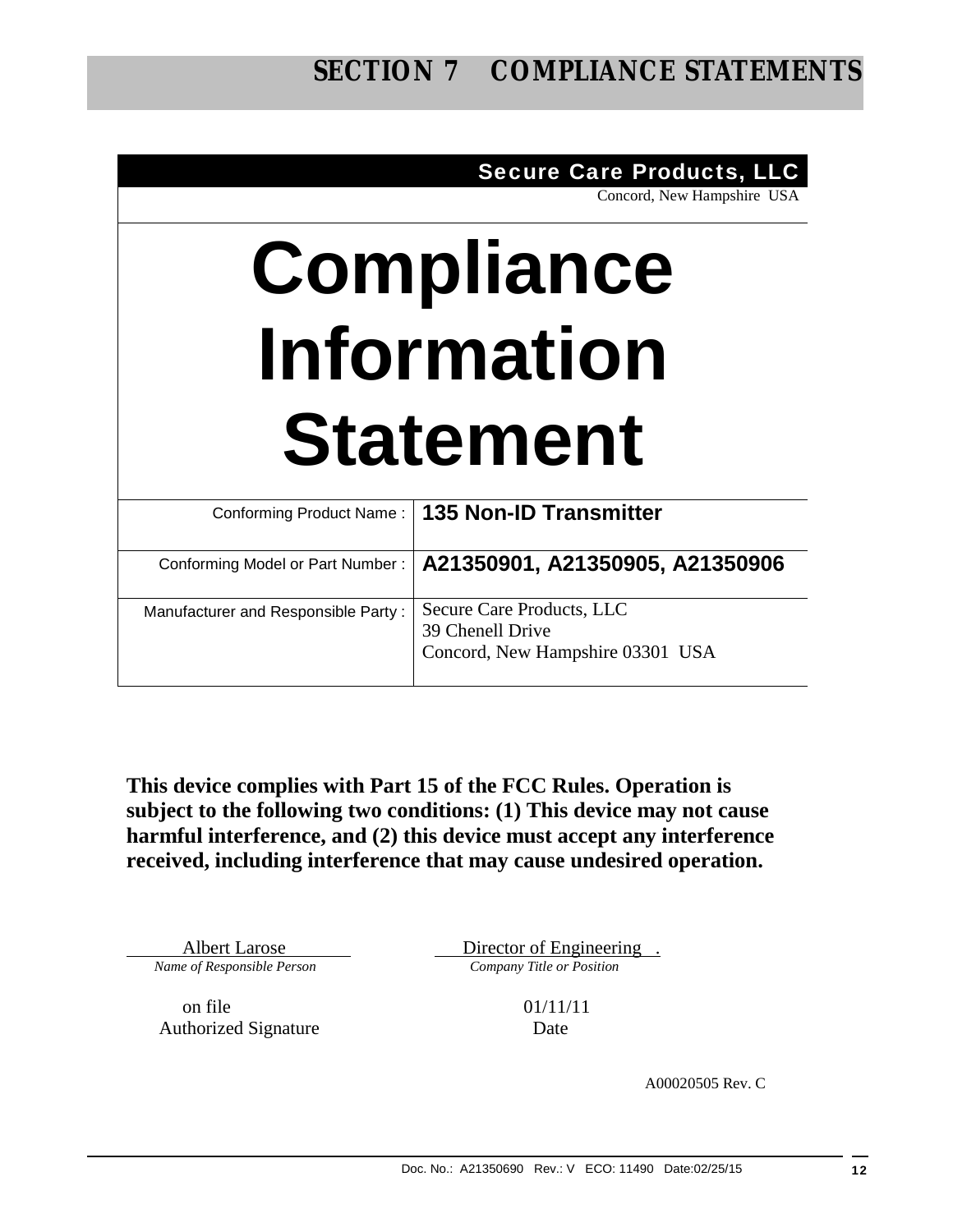Concord, New Hampshire USA

# Compliance Information Statement

|                                              | Conforming Product Name:   135 NON-ID Transmitter                                  |
|----------------------------------------------|------------------------------------------------------------------------------------|
| Conforming Model or Part Number:   A21350910 |                                                                                    |
| Manufacturer and Responsible Party:          | Secure Care Products, LLC.<br>39 Chenell Drive<br>Concord, New Hampshire 03301 USA |

**This device complies with Part 15 of the FCC Rules. Operation is subject to the following two conditions: (1) This device may not cause harmful interference, and (2) this device must accept any interference received, including interference that may cause undesired operation.** 

Michael J McHugh Director of Engineering . *Name of Responsible Person Company Title or Position* 

Michael Mc Hugh (2005-08)

Authorized Signature Date Date A00020578 Rev. A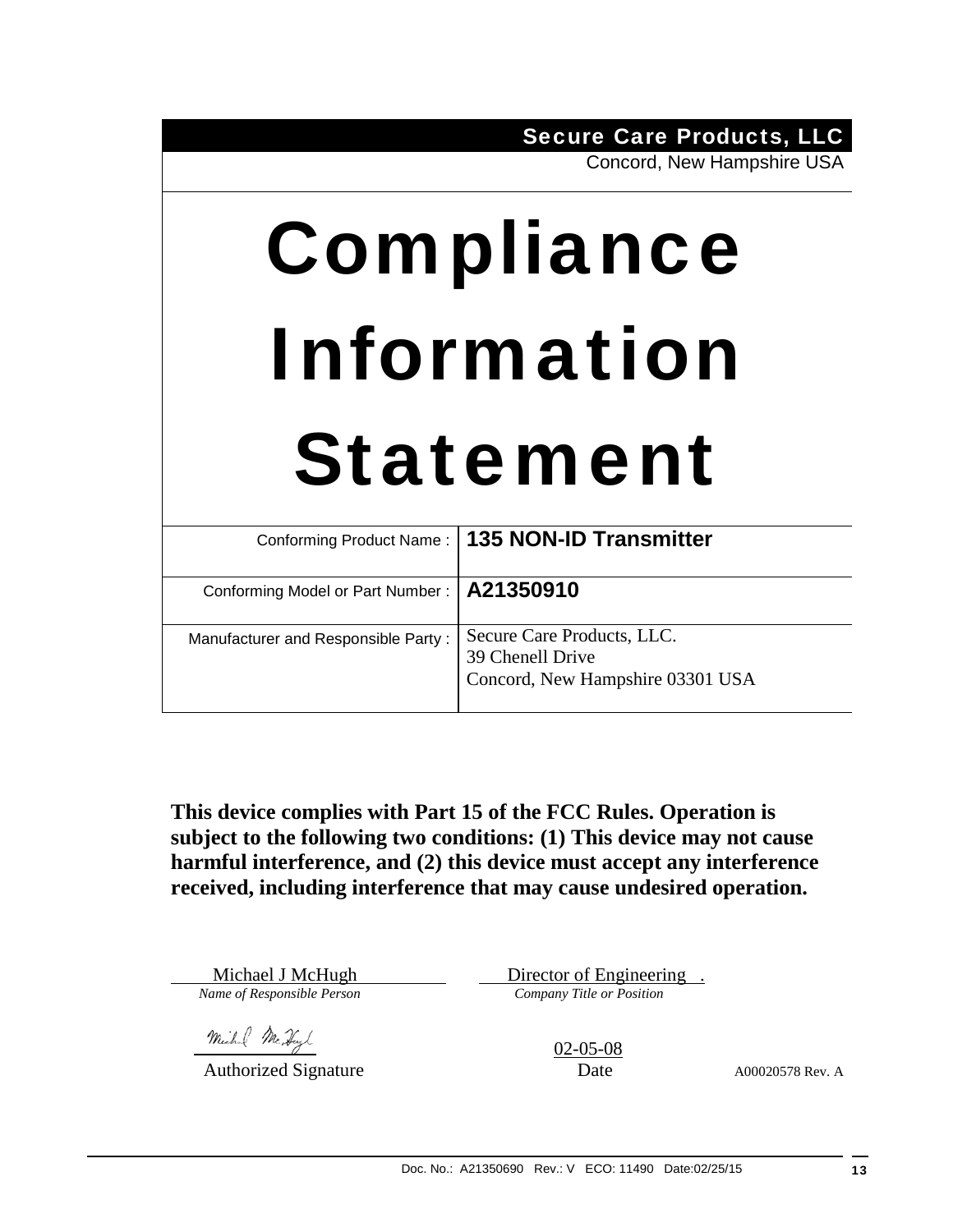This device complies with Part 15 of the FCC Rules. Operation is subject to the following two conditions:

- (1) This device may not cause harmful interference and
- (2) This device must accept any interference received, including interference that may cause undesired operation

Any changes or modifications not expressly approved by Secure Care Products® LLC could void your authority to operate this device.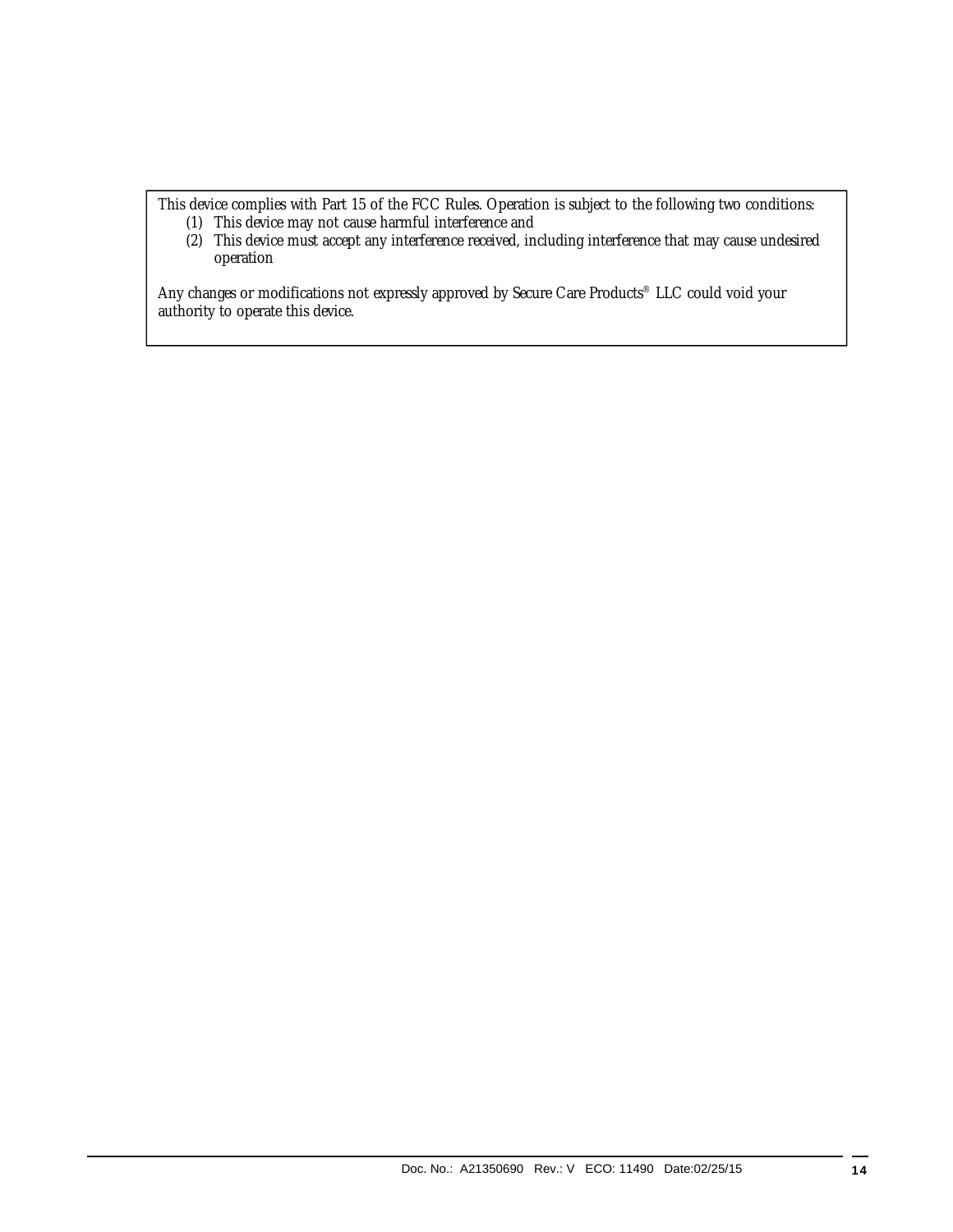## **EU DECLARATION OF CONFORMITY**

#### THE EU DIRECTIVE COVERED BY THIS DECLARATION:

Radio & Telecommunications Terminal Equipment (R&TTE) Directive 1999/5/EC

#### PRODUCT COVERED BY THIS DECLARATION:

135 MHz Non- ID Transmitter Name:

Model: 135

Part Number A21350900, A21350901

#### THE BASIS ON WHICH CONFORMITY IS BEING DECLARED:

The Model 135 Tester Non- ID complies with the essential requirements of the Radio & Telecommunications Terminal Equipment Directive 1999/5/EC on the basis of compliance to the harmonized standards listed below:

> Radio - EN 300 330-1, 2001/AS4268.1.1996 EMC - EN 301 683: 1997 Safety - EN 60950: 2000

#### **IMPORTER:**

Kenney Medical Limited Unit 6 Greenhills Bus Park Greenhilly Road Dublin, 24, IE

#### MANUFACTURER:

Secure Care Products, Inc. 39 Chenell Drive Concord. New Hampshire 03301 USA

**Printed Name:** Michael J. McHogh Signed:  $\mathbb{Z}_{n-2}$ Ku

Title: Director of Engineering

Date:  $4-770$ 

A00020517 Rev A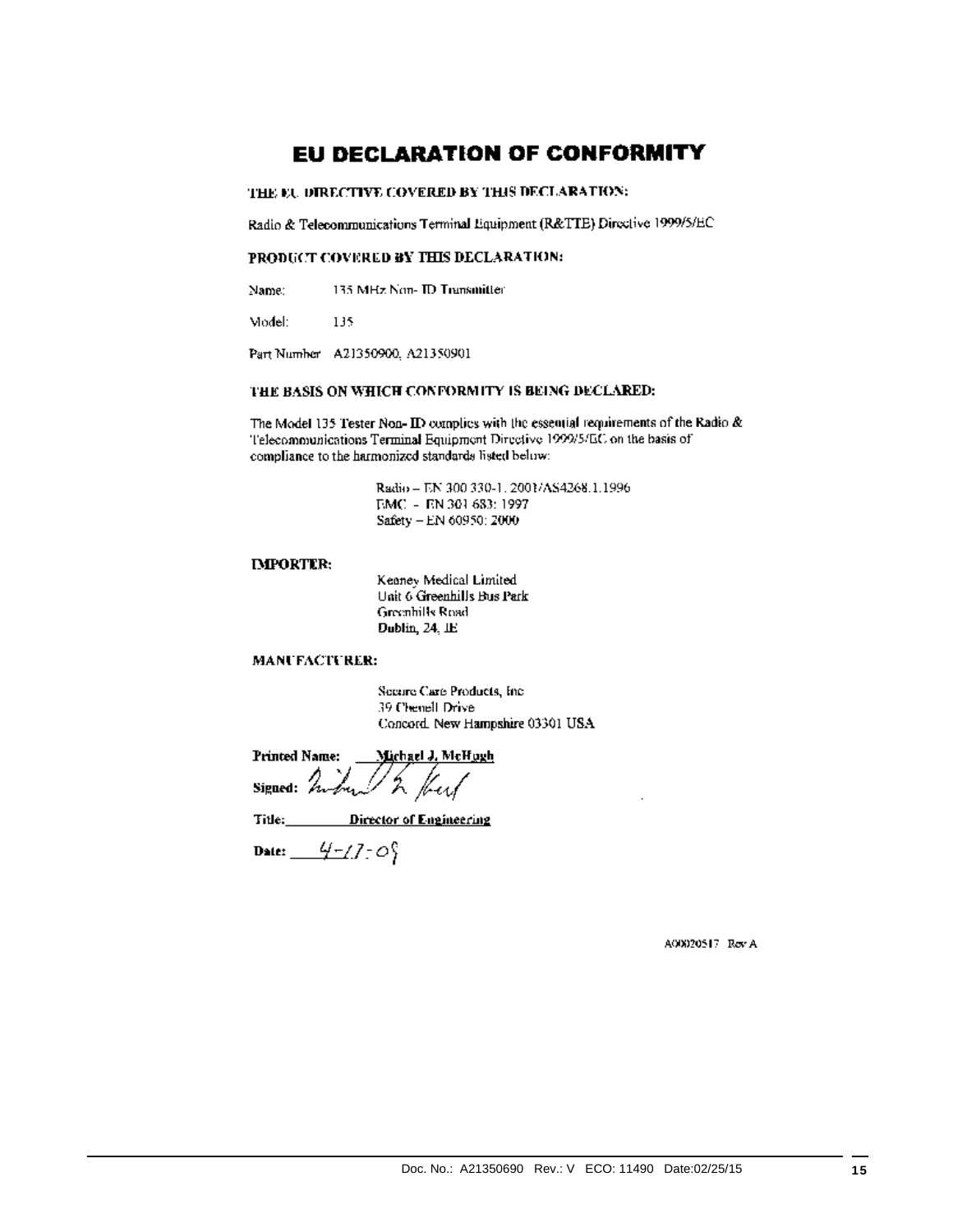## **R&TTE Declaration of Conformity (DoC)**

**Unique identification of the DoC:** KinderGuard 13.56MHz Transmitter, DoorGuardian 13.56MHz Transmitter

#### **We, Secure Care Products LLC**

#### **39 Chenell Dr. Concord, NH 03301.**

#### **Declare under our sole responsibility that the product(s):**

Product name(s): KinderGuard 13.56MHz Transmitters, DoorGuardian 13.56MHz Transmitters

Trade name(s): 13.56MHz transmitter

Type or model(s): A20240900, A20240901, A20240903, A20250900, A20250903, A20260912, A20260933, A20270901, A20270912, A20270937, A20274912, A20274915, A20274933, A20274935, A20275933 and A21350910

Relevant supplementary information: N/A

To which this declaration relates is in conformity with the essential requirements and other relevant requirements of the R&TTE Directive (1999/5/EC). The product(s) is/are in conformity with the following standards and/or other normative **documents:**

ETSI EN 300-330-2 (Article 3.2 of R&TTE Directive)

ETSI EN 300-220-2

ETSI EN 301 489-1 with ETSI EN 301 489-17 (Article 3.1(b) of R&TTE Directive)

**Limitations of validity (if any):** N/A **Supplementary information:**

**Notified body involved:** 

MET Laboratories

914 W. Patapsco Ave.

Baltimore, MD 21230

#### **Technical file held by:**

Secure Care Products LLC

39 Chenell Dr.

Concord, NH 03303

#### **Place and date of issue (of this DoC):**

Secure Care Products LLC. 3/26/2014

#### **Signed by or for the manufacturer:**

**Printed name:** Michael Singer

 **Title:** R&D Engineer

**Signature: On File** 

A00020682 REV A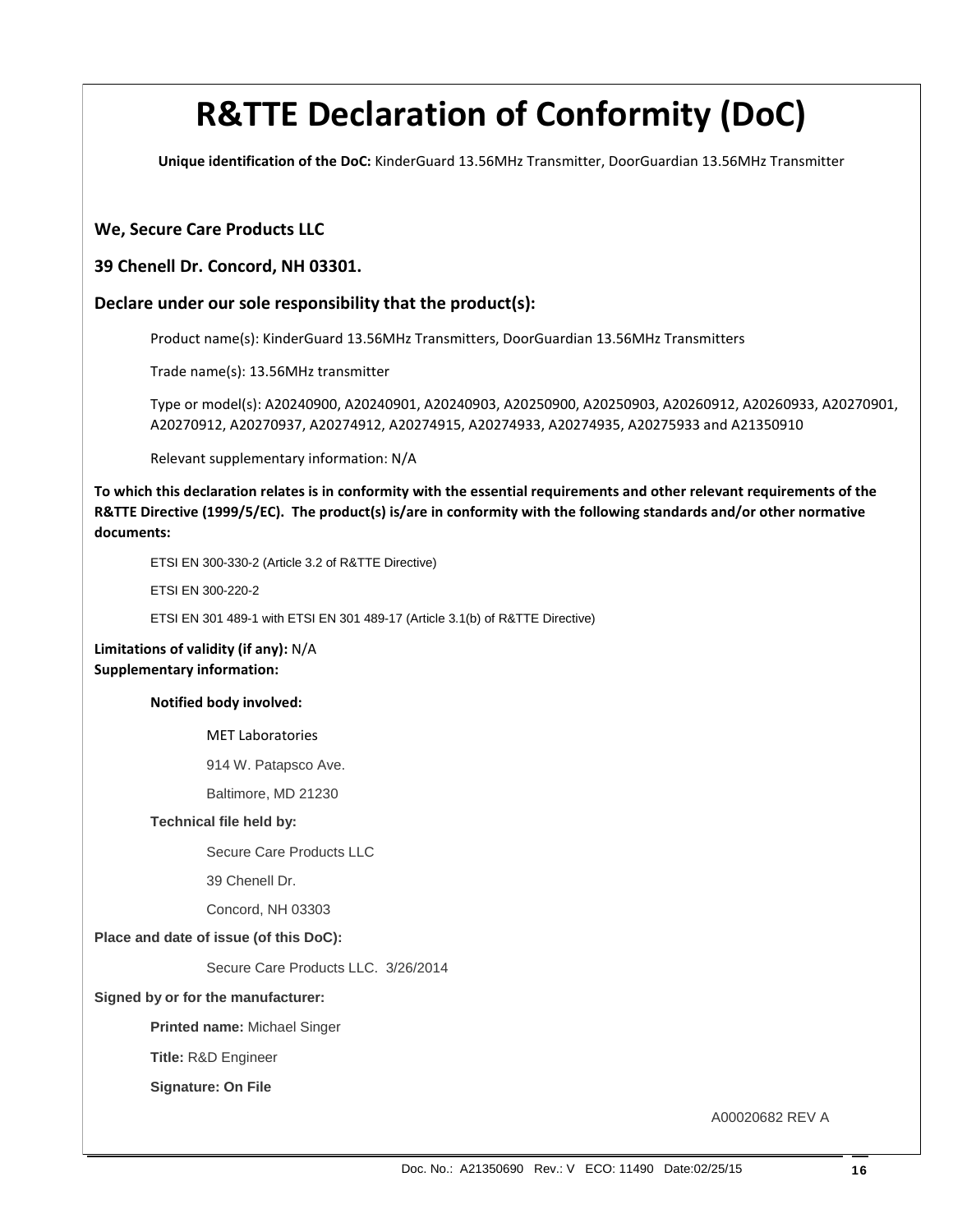## **SECTION 8 GENERAL PRODUCT WARRANTY STATEMENT**

BY PERMITTING INSTALLATION OR BY MAKING USE OF ANY PRODUCT OR SERVICE DESIGNED OR MANUFACTURED BY SECURE CARE PRODUCTS, LLC. ("SECURE CARE") (INCLUDING SUPPORT SERVICES, MAINTAINED SOFTWARE AND MAJOR RELEASES, WHETHER OR NOT IT IS COVERED BY ANY SOFTWARE MAINTENANCE OR LICENSE AGREEMENT) ("THIS PRODUCT"), YOU ACKNOWLEDGE THAT YOU HAVE READ ALL THE TERMS AND CONDITIONS OF THIS GENERAL PRODUCT WARRANTY STATEMENT, THAT YOU UNDERSTAND THEM, AND THAT YOU AGREE TO BE BOUND BY THEM. YOU UNDERSTAND THAT, IF YOU PURCHASED THIS PRODUCT FROM ANY AUTHORIZED DISTRIBUTOR OF SECURE CARE, THAT DISTRIBUTOR IS NOT SECURE CARE'S AGENT AND IS NOT AUTHORIZED TO MAKE ANY REPRESENTATIONS OR WARRANTIES OR TO AGREE TO ANY TERMS OR CONDITIONS WHICH ARE DIFFERENT FROM ANYTHING EXPRESSLY SET FORTH IN THIS GENERAL PRODUCT WARRANTY STATEMENT.

If you do not agree to the terms and conditions of this General Product Warranty Statement, do not permit the installation or make use of this Product and promptly return this Product to the place where you obtained it for a full refund. If you have any difficulty obtaining a refund, please contact Secure Care at the telephone number provided in Section 2.B below.

## **1. Notices**

 **A**. ALL LOCKS USED WITH THE SECURE CARE SYSTEM ARE DESIGNED, MANUFACTURED, LABELED AND DELIVERED SOLELY BY AN INDEPENDENT VENDOR OVER WHOM SECURE CARE HAS NO CONTROL AND FOR WHOSE ACTIONS OR FAILURES TO ACT SECURE CARE DISCLAIMS ALL RESPONSIBILITY. REGARDLESS OF WHETHER THE LOCKS CARRY SECURE CARE'S LOGO OR NAME OR ANY OTHER TRADEMARK, SERVICE MARK OR TRADE NAME USED OR CLAIMED BY SECURE CARE, SECURE CARE DISCLAIMS ALL WARRANTIES, EXPRESS OR IMPLIED, WITH RESPECT TO THE LOCKS AND/OR THEIR USE WITH OR OPERATION IN THE SECURE CARE SYSTEM, INCLUDING, WITHOUT LIMITATION, ALL IMPLIED WARRANTIES OF MERCHANTABILITY, FITNESS FOR A PARTICULAR PURPOSE, TITLE AND/OR NON-INFRINGEMENT. SECURE CARE ALSO DISCLAIMS ALL OBLIGATIONS WITH RESPECT TO THE LOCKS AND/OR THEIR USE WITH OR OPERATION IN THE SECURE CARE SYSTEM THAT MIGHT OTHERWISE ARISE OR BE IMPLIED FROM THE FACT THAT SUCH LOCKS CARRY SECURE CARE'S LOGO OR NAME OR ANY OTHER TRADEMARK, SERVICE MARK OR TRADE NAME USED OR CLAIMED BY SECURE CARE OR FROM THE DELIVERY OR INSTALLATION OF THE LOCKS WITH SECURE CARE SOFTWARE, PARTS AND/OR PRODUCTS OR FROM A COURSE OF DEALING OR USAGE IN TRADE. ALL RESPONSIBILITY FOR DESIGNING, MANUFACTURING, LABELING AND WARNING OF HIDDEN DEFECTS OR DANGERS IN THE LOCKS AND/OR THEIR USE WITH AND OPERATION IN THE SECURE CARE SYSTEM RESTS EXCLUSIVELY WITH THE INDEPENDENT VENDOR, AND ANY CLAIMS, COSTS, DAMAGES OR LIABILITIES ARISING FROM THE LOCKS AND/OR THEIR USE WITH OR OPERATION IN THE SECURE CARE SYSTEM SHALL BE MADE SOLELY AGAINST THE INDEPENDENT VENDOR.

 **B**. IF YOU PURCHASE COMPUTER HARDWARE THROUGH SECURE CARE AND REQUEST THAT SECURE CARE SOFTWARE BE INSTALLED AND TESTED ON THAT HARDWARE AT THE FACTORY, SECURE CARE WARRANTS ONLY THAT THE HARDWARE AND THE SOFTWARE PACKAGES WERE INSTALLED, SET-UP AND TESTED PRIOR TO SHIPMENT IN ACCORDANCE WITH ALL SECURE CARE PRODUCT MANUALS AND THAT, AT THE TIME THE HARDWARE AND THE SOFTWARE PACKAGES WERE FINALLY INSPECTED AT THE FACTORY, THEY WERE PERFORMING (SUBJECT TO SECURE CARE'S SPECIFIED TOLERANCES) IN ACCORDANCE WITH SECURE CARE'S SPECIFICATIONS. SECURE CARE WILL NOT BE RESPONSIBLE FOR ANY DEFECTS IN OR PROBLEMS CAUSED BY THE HARDWARE, ALL CLAIMS FOR WHICH MUST BE MADE TO THE HARDWARE MANUFACTURER AND/OR VENDOR. SECURE CARE DISCLAIMS ALL WARRANTIES, EXPRESS OR IMPLIED, WITH RESPECT TO THE HARDWARE AND/OR ITS USE WITH OR OPERATION IN THE SECURE CARE SYSTEM, INCLUDING, WITHOUT LIMITATION, ALL IMPLIED WARRANTIES OF MERCHANTABILITY, FITNESS FOR A PARTICULAR PURPOSE, TITLE AND/OR NON-INFRINGEMENT. SECURE CARE ALSO DISCLAIMS ALL OBLIGATIONS WITH RESPECT TO THE HARDWARE AND/OR ITS USE WITH OR OPERATION IN THE SECURE CARE SYSTEM THAT MIGHT OTHERWISE ARISE OR BE IMPLIED FROM THE FACT THAT SUCH HARDWARE CARRIES SECURE CARE'S LOGO OR NAME OR ANY OTHER TRADEMARK, SERVICE MARK OR TRADE NAME USED OR CLAIMED BY SECURE CARE OR FROM THE DELIVERY OR INSTALLATION OF THE HARDWARE WITH SECURE CARE SOFTWARE, PARTS AND/OR PRODUCTS OR FROM A COURSE OF DEALING OR USAGE IN TRADE. ALL RESPONSIBILITY FOR DESIGNING, MANUFACTURING, LABELING AND WARNING OF HIDDEN DEFECTS OR DANGERS IN THE HARDWARE AND/OR ITS USE WITH AND OPERATION IN THE SECURE CARE SYSTEM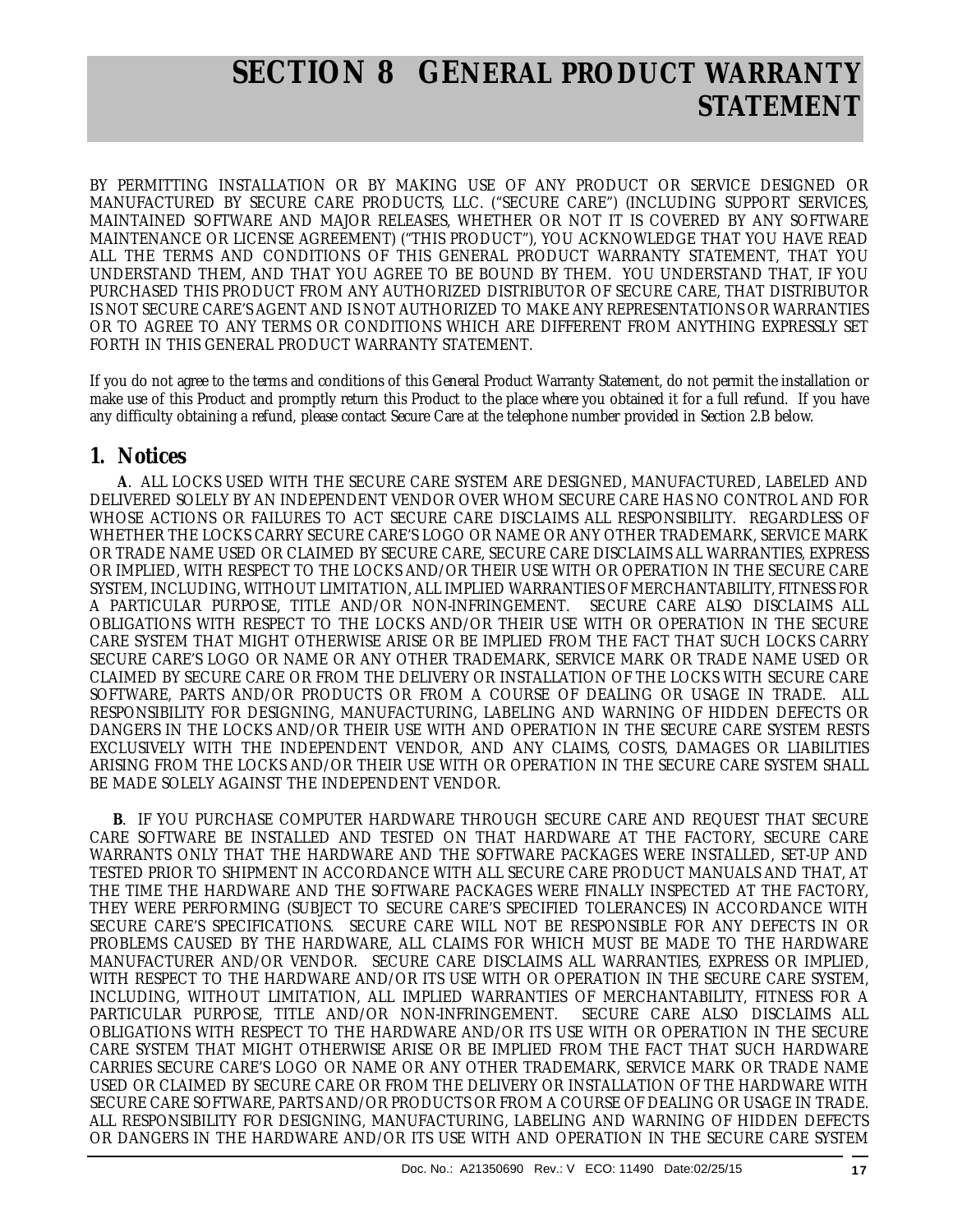RESTS EXCLUSIVELY WITH THE HARDWARE MANUFACTURER AND/OR VENDOR, AND ANY CLAIMS, COSTS, DAMAGES OR LIABILITIES ARISING FROM THE HARDWARE AND/OR ITS USE WITH OR OPERATION IN THE SECURE CARE SYSTEM SHALL BE MADE SOLELY AGAINST THE HARDWARE MANUFACTURER AND/OR VENDOR.

 **C.** Secure Care's software, parts and products are designed for operation in a wireless system. However, the range, performance, and predictability of any wireless system, including Secure Care's, is dependent on several factors, including, but not limited to, the following: building structure; environmental extremes (e.g., temperature, earth tremors, air pollution, etc.); the proximity of other wireless devices; the presence of variable speed products; sources of Radio Frequency Interference (RFI); physical orientation and positioning of the equipment; and sources of Electro Static Discharge ("ESD"). Secure Care cannot be responsible for the effect of these types of factors on operation of its software, parts and products.

 **D**. This Product must be installed, set-up, tested, supported, operated, maintained, repaired and used only in accordance with all manuals and instructions (including the user, installation, technical and other manuals) issued by Secure Care (the "Product Manuals"). It is your responsibility to assure that any person who might be installing, setting-up, testing, supporting, maintaining or repairing this Product knows the contents of and has access to the Product Manuals and has successfully completed Secure Care technical training. It is also your responsibility to assure that any person who might be operating or using this Product knows the contents of and has access to the Product Manuals and has successfully completed Secure Care in-service training. If you do not have the Product Manuals or if you have any questions regarding this Product and/or its installation, set-up, testing, support, operation, maintenance, repair or use, please call Secure Care at the telephone number provided in section 2.B below. Secure Care cannot be responsible for performance problems caused by a failure to follow published and appropriate procedures for installation, set-up, testing, support, operation, maintenance, repair and use.

All adjustable features on new and repaired Secure Care software, parts and products are shipped with "factory default" settings. These "factory default" settings may not comply with building and life safety codes or other applicable laws and regulations in the location where they are installed or operated. Secure Care strongly recommends, therefore, that the settings on all Secure Care software, parts and products be checked and, if necessary, reset to comply with local building and life safety codes and other applicable laws and regulations at the time of any installation, set-up, testing, support, maintenance or repair.

 **E.** Secure Care's system is driven by software. However, the performance and reliability of any software-driven system depends on adequately maintaining the recommended minimum configuration of computing platform, operating systems and applications programs and on regularly performing industry-standard and application-specific backup processes. recommended minimum configurations of computing platform, operating systems, and applications programs are not adequately maintained, or if appropriate backups are not regularly performed, the software may not drive the system as intended. Secure Care cannot be responsible for operational problems caused by a failure to perform these maintenance and backup procedures.

 **F**. Secure Care does not authorize, and strongly recommends against, any installation or field replacement of software, parts or products by untrained contractors or facility staff. Such work can be hazardous, can render the system ineffective and will void any Secure Care warranty or liability that might otherwise relate to the system.

Before any software, parts or products, which have been designed and manufactured by Secure Care can be safely installed, setup, tested, supported, maintained or repaired, technical training in accordance with standards established by Secure Care is required. Regardless of how Secure Care's software, parts or products are obtained, they should not be installed, set-up, tested, supported, maintained or repaired by any person who has not satisfactorily completed that technical training (a "qualified service technician".) When Secure Care's software, parts or products are sold separately from installation services, it is assumed that only a qualified service technician will conduct any installation, set-up, testing, support, maintenance or repair involving that software, part or products.

 **G.** It is important that any installation, set-up, testing, support, operation, maintenance, repair or use involving the system comply with all local and national electrical and life safety codes. If you have any questions about compliance with those codes, please contact your local authorities.

 **H**. Secure Care receives and responds to telephone and dial-in inquires (the "Help Line") about its software, parts and products for the purpose of discussing users' experiences with Secure Care's system, helping users better understand how their systems work, and providing ideas about what may be causing difficulties. However, Secure Care cannot accurately diagnose the cause of any problems or give complete instructions on how to fix problems over the telephone or Internet. The only way to assure that software, parts or products are installed, set-up, tested, supported, maintained or repaired correctly or that a Secure Care system is functioning properly is to have it examined on site by a qualified service technician. In addition, Secure Care software, parts and products cannot be operated or used correctly by anyone who has not successfully completed Secure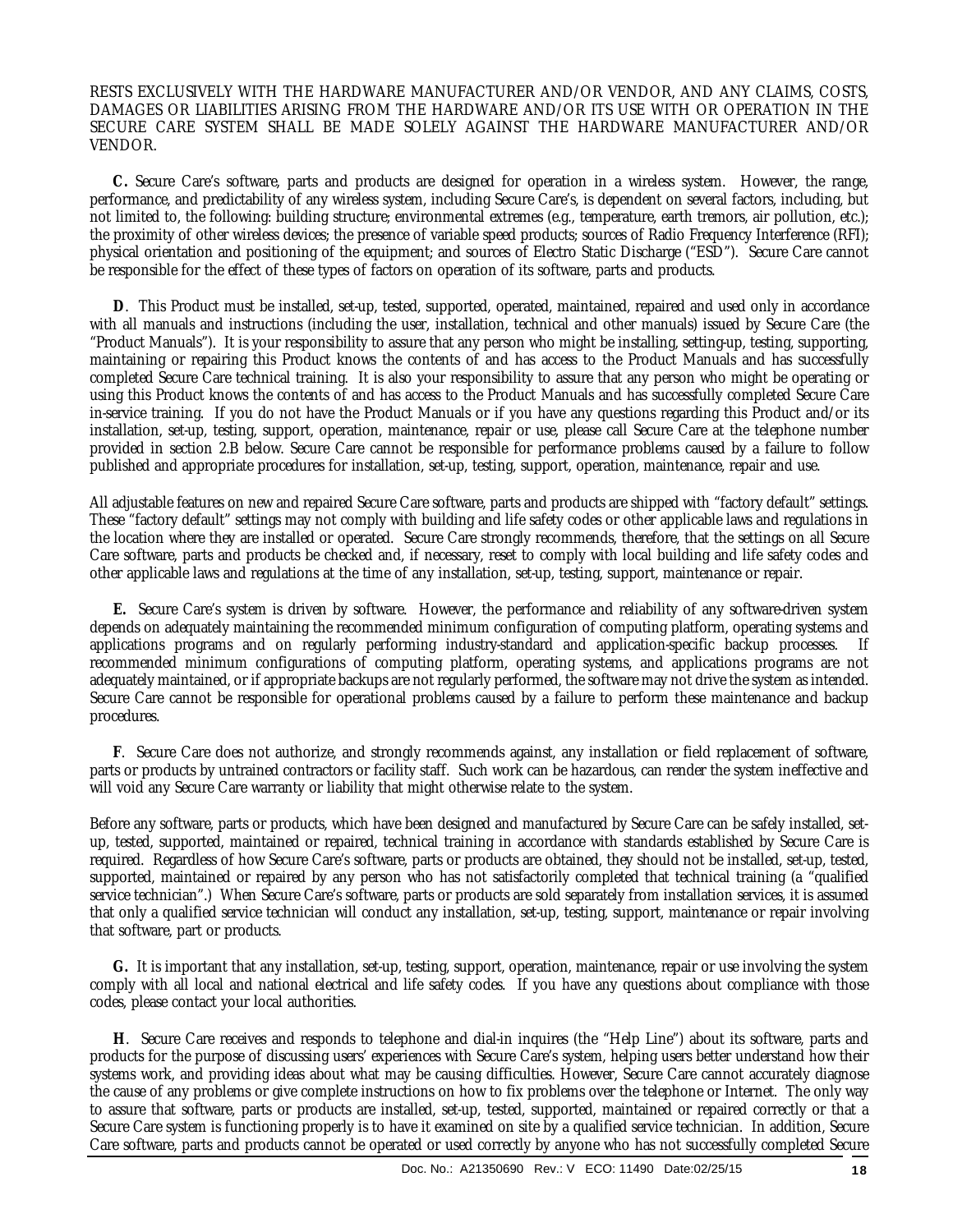Care in-service training. Secure Care's Help Line is not a substitute for on-site diagnosis and servicing by a qualified service technician or for successful completion of Secure Care in-service training. Secure Care strongly recommends that any installation, set-up, testing, support, replacement, maintenance or repair of a system that is performed by a person who has not satisfactorily completed technical training in accordance with standards established by Secure Care be immediately checked onsite by a person who has completed that technical training.

WARNING: EVEN SLIGHT MODIFICATIONS TO THE SYSTEM OR CHANGES IN THE OPERATING ENVIRONMENT MAY CAUSE SECURE CARE'S SYSTEM TO MALFUNCTION. THE ONLY WAY TO ASSURE THAT SECURE CARE'S SYSTEM HAS BEEN INSTALLED, SET-UP, TESTED, SUPPORTED, MAINTAINED, AND REPAIRED CORRECTLY IS TO HAVE A QUALIFIED SERVICE TECHNICIAN DO THE WORK.

 **I.** Secure Care's software, parts and products have been designed to augment a facility's reasonable procedures for protecting residents, patients, and infants. However, no system or combination of procedures and equipment can eliminate all risk or assure complete security. Secure Care's system is not intended as a substitute for the careful identification and monitoring of residents, patients, and infants by a facility's professional staff.

## **2. Limited Warranty**

 **A**. Subject to the limitations set forth in this general product warranty statement (as amended from time to time by Secure Care in its absolute discretion), and unless a different period is specified in writing by Secure Care for a particular product or service, Secure Care warrants that this product (subject to Secure Care's specified tolerances and excluding any expendable items), if sold by Secure Care to an authorized Secure Care distributor, shall conform to the specifications which accompany this product for a period of one (1) year from the date of delivery of this product by Secure Care to a common carrier, f.o.b. Secure Care's manufacturing facility in Concord, New Hampshire or, in the case of services, from the date of first provision of such services. This warranty does not extend to and is not for the benefit of any person other than an authorized Secure Care distributor who purchases this product from Secure Care, any sub-distributor thereof and/or the customer to whom this product is first provided for use, by Secure Care, an authorized Secure Care distributor or any sub-distributor thereof. In the event that this product does not comply with this warranty, Secure Care will, at its option, either repair or replace this product or refund the purchase price, provided that this product is returned as provided in section 2.b below. Replacement of this product under warranty will not extend the original warranty period.

Secure Care will also, at its option, either repair or replace this Product after the warranty has expired, for an additional charge, provided that this Product is returned as provided in Section 2.B below. If Secure Care repairs or replaces this Product after the warranty has expired, the terms of the warranty set forth in this Section 2.A for a new Product will apply to the repaired or replaced Product, with the exception that the term will run for ninety (90) days from the date of repair or replacement.

Repair may include the replacement of parts and products with functionally equivalent, reconditioned parts or products. Any part or product replaced by Secure Care will become the property of Secure Care upon replacement.

 **B.** Warranty service is available by contacting Secure Care at 800-451-7917 and obtaining a Return Authorization Number. No Product may be returned to Secure Care without first obtaining a Return Authorization Number. When this Product is returned to Secure Care, please include the Return Authorization Number and a detailed written description of the problem. Issuance of a Return Authorization Number by Secure Care will not constitute an admission that there is a problem with the Product being returned, that any problem is covered by warranty or that Secure Care has any responsibility to repair, replace, make refunds for or pay claims, costs, damages or liabilities connected with the Product being returned.

## **NOTE: Transmitters are not repaired, nor is the warranty extended, beyond the expiration date.**

If this Product is returned to Secure Care for any reason, you will retain title (unless and until a part or product is replaced, in which case you will obtain title to the replacement part or product at the time of replacement), the risk of loss, and the obligation to pay all costs of shipping, storage and other charges and obligations relating to this Product.

 **C.** Except as stated in this section 2, Secure Care disclaims all warranties, express or implied, with respect to the whole or any part of this product, including, without limitation, all implied warranties of merchantability, fitness for a particular purpose, title and/or non-infringement. Secure Care also disclaims all obligations that might otherwise arise or be implied from a course of dealing or usage in trade.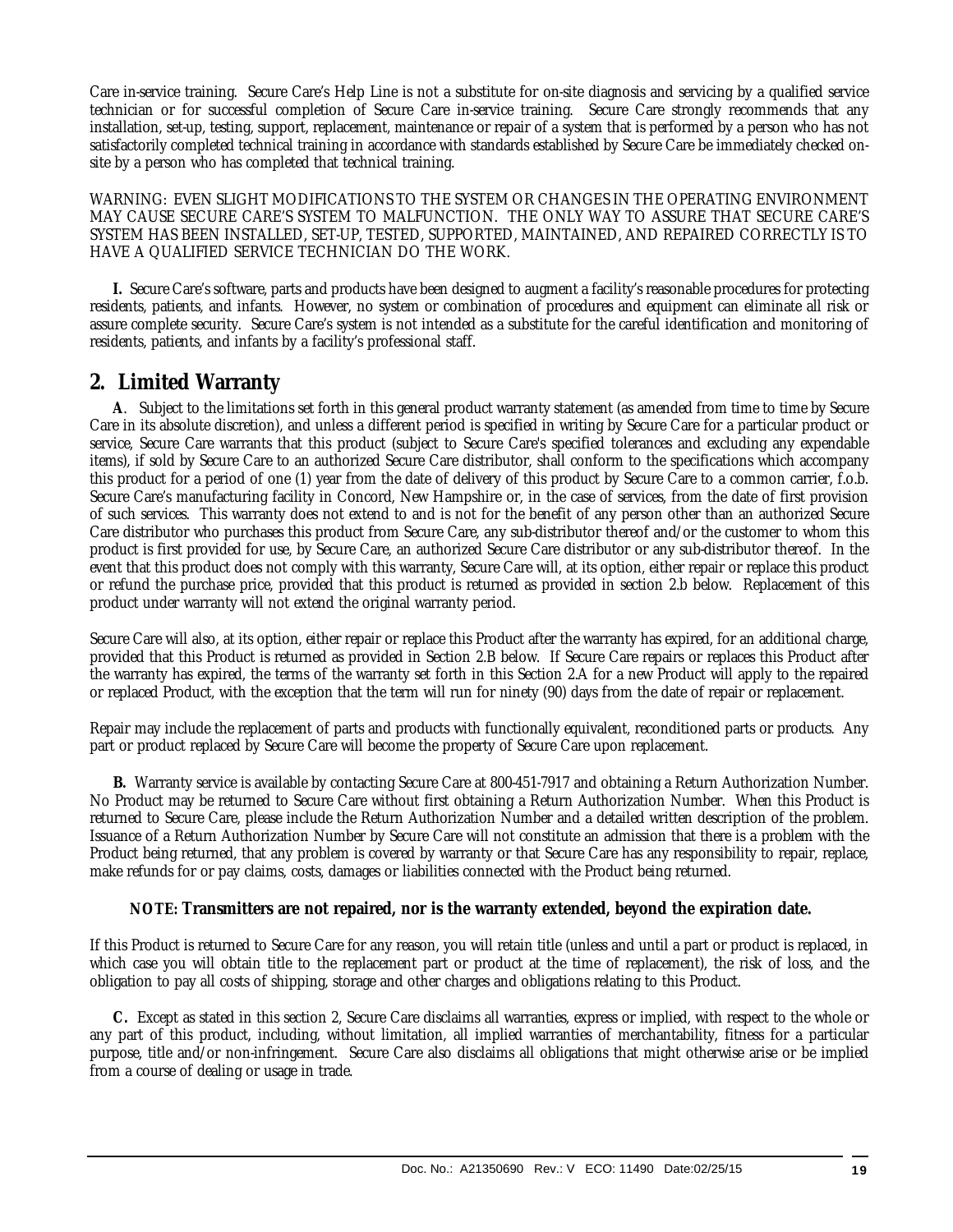## **3. Limitations of Liability**

 A. Regardless of the form of any claim or action, Secure Care's total liability to all persons, whether singly or together, for all occurrences combined, for claims, costs, damages or liabilities based on any cause whatsoever and arising from or in connection with this product, or the manufacture, distribution, promotion, sale, installation, set-up, testing, support, maintenance, operation, servicing, use or performance of this product, or from or in connection with any delay or failure in providing this product, shall not exceed the aggregate price (without interest) paid to Secure Care for this product.

 **B**. In no event shall Secure Care be liable to anyone for any loss of data, loss of profits or loss of use of this product or any equipment, or for any special, incidental, consequential, exemplary, punitive, multiple, or other damages, arising from or in connection with the manufacture, distribution, promotion, sale, installation, set-up, testing, support, maintenance, operation, servicing, use or performance of this product or from or in connection with any delay or failure in providing or delivering this product.

 **C.** In no event shall Secure Care be liable to anyone for any claims, costs, damages or liabilities caused by: (i) any distributor's failure to perform its obligations and responsibilities under a distributor agreement with Secure Care; (ii) improper or defective promotion, distribution, sale, installation, set-up, testing, support, maintenance or repair of this product, including work performed, without Secure Care's prior written consent in its absolute discretion, by a person who has not satisfactorily completed Secure Care technical training, or in a manner not consistent with Secure Care technical training; (iii) improper or defective operation or use of this product by a person who has not successfully completed Secure Care in-service training, or in a manner not consistent with Secure Care in-service training; (iv) supply of this product by a distributor for use in, or the use of this product in, any system or configuration not designed to Secure Care standards or in which a distributor or any third party has substituted materials and/or goods not specified by Secure Care; or (v) deterioration of this product during storage.

 **D**. You agree to indemnify and hold Secure Care harmless from all claims, costs, damages and liabilities asserted by anyone for any damages that are excluded and waived, or are intended to be excluded and waived, by this section 3, or which are imposed by law on behalf of anyone but which are not expressly stated in this general product warranty statement.

 **E.** The exclusions, waivers and limitations on claims, costs, damages and liabilities and any rights of indemnification set forth in this section 3 shall be enforceable to the maximum extent allowed by law and shall not be expanded or negated in any respect by Secure Care's operation of a "help line" to receive and respond to telephone or dial-in inquires about this product, by any communications through that "help line" or by any actions taken by anyone following communications with Secure Care over such "help line."

## **4. Governing Law and Arbitration**

 **A.** This General Product Warranty Statement, and all questions arising out of or relating to it, shall be governed by and construed in accordance with the laws of the State of New Hampshire, without giving effect to the conflict of laws provisions thereof, and excluding the United Nations Convention on contracts for the international sale of goods, the 1974 convention on the limitation period on the international sale of goods (the "1974 convention"), and the protocol amending the 1974 convention, done at Vienna April 11, 1980.

 **B.** Any dispute, controversy or claim arising out of or relating to this general product warranty statement shall be resolved by arbitration. Regardless of the amount in dispute, the arbitration shall be conducted by a single arbitrator selected by the parties or, if they cannot agree, by a single arbitrator selected in accordance with the commercial arbitration rules of the American Arbitration Association without regard to the amount in dispute. The arbitration shall be conducted in English, in accordance with the commercial arbitration rules of the American Arbitration Association, in Concord, New Hampshire. The decision of the arbitrator shall be binding and enforceable by any state or federal court in New Hampshire, and you hereby consent to the personal jurisdiction of any state or federal court in New Hampshire for that purpose. The expense of the arbitration (excluding each side's own attorneys' fees, costs, and related expenses) shall initially be paid in equal shares by each side, but the total of such expenses plus any award of attorneys' fees, cost and expenses shall finally be paid by the parties as the arbitrator determines. Nothing in this section 4.b shall preclude Secure Care from seeking provisional or equitable relief from any appropriate court to protect its rights prior to, pending or in the absence of such arbitration proceedings.

## **5. Severability**

The invalidity or unenforceability of any provision of this General Product Warranty Statement shall not affect the validity or enforceability of any other provision hereof.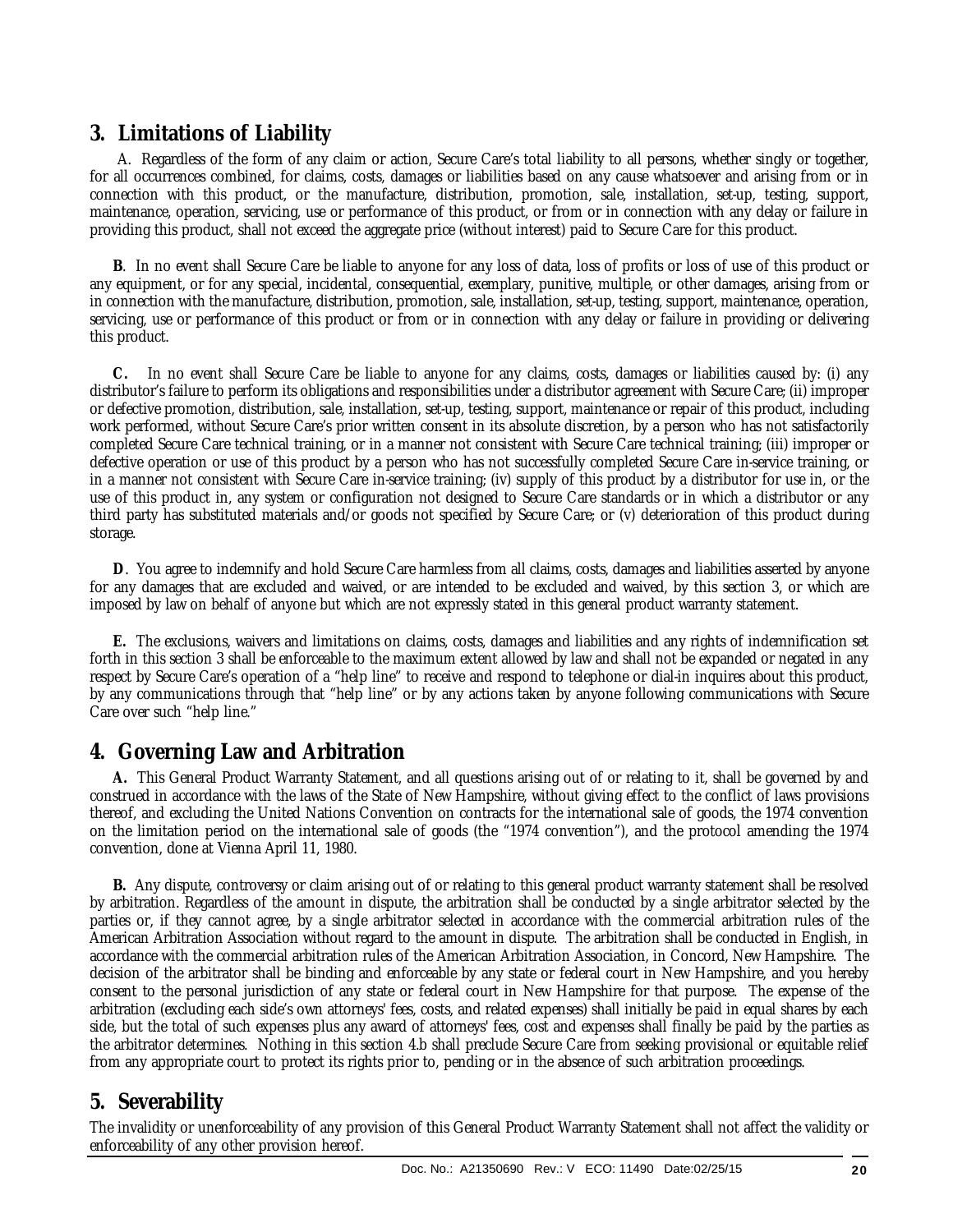## **6. Waiver**

No term or condition of this General Product Warranty Statement may be waived except in writing signed by Secure Care. A waiver on one or more occasions of any term or condition of this General Product Warranty Statement shall not constitute or be deemed to be a waiver of such term or condition on any other occasion. No delay or failure of Secure Care to exercise any right or remedy under this General Product Warranty Statement will operate as a waiver thereof; no failure to enforce or insist upon compliance with any provision of this General Product Warranty Statement on any one occasion shall be deemed to be a waiver of Secure Care's right to do so on another occasion; and no course of dealing will constitute a waiver, alteration, limitation or expansion of any of the parties' rights and obligations under this General Product Warranty Statement.

Revised 01/22/14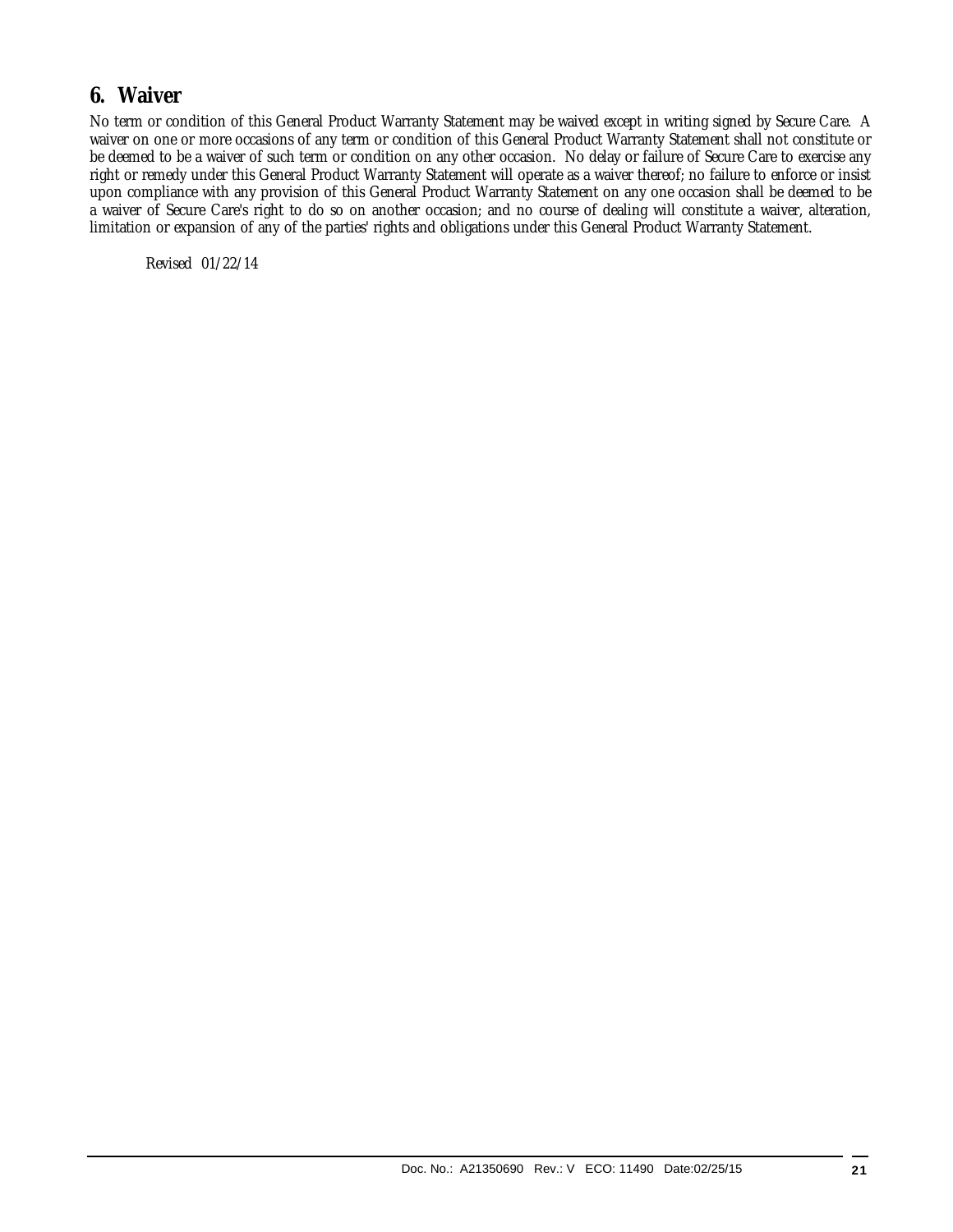

#### **SECTION 9DAILY TRANSMITTER TEST LOG**

## **DAILY TRANSMITTER TESTING LOG**

 **DATE\_\_\_\_\_\_\_\_\_\_\_\_\_\_\_\_\_\_\_\_\_\_\_\_\_\_\_\_\_** 

| Patient Last Name | Patient First Name | Transmitter ID # | Transmitter Test<br>Pass/Fail | Transmitter Expiration<br>Date | Comments |
|-------------------|--------------------|------------------|-------------------------------|--------------------------------|----------|
|                   |                    |                  |                               |                                |          |
|                   |                    |                  |                               |                                |          |
|                   |                    |                  |                               |                                |          |
|                   |                    |                  |                               |                                |          |
|                   |                    |                  |                               |                                |          |
|                   |                    |                  |                               |                                |          |
|                   |                    |                  |                               |                                |          |
|                   |                    |                  |                               |                                |          |
|                   |                    |                  |                               |                                |          |
|                   |                    |                  |                               |                                |          |
|                   |                    |                  |                               |                                |          |
|                   |                    |                  |                               |                                |          |
|                   |                    |                  |                               |                                |          |
|                   |                    |                  |                               |                                |          |
|                   |                    |                  |                               |                                |          |
|                   |                    |                  |                               |                                |          |

**NOTE: Test all transmitters in use daily. Test all transmitters prior to placing into use.**